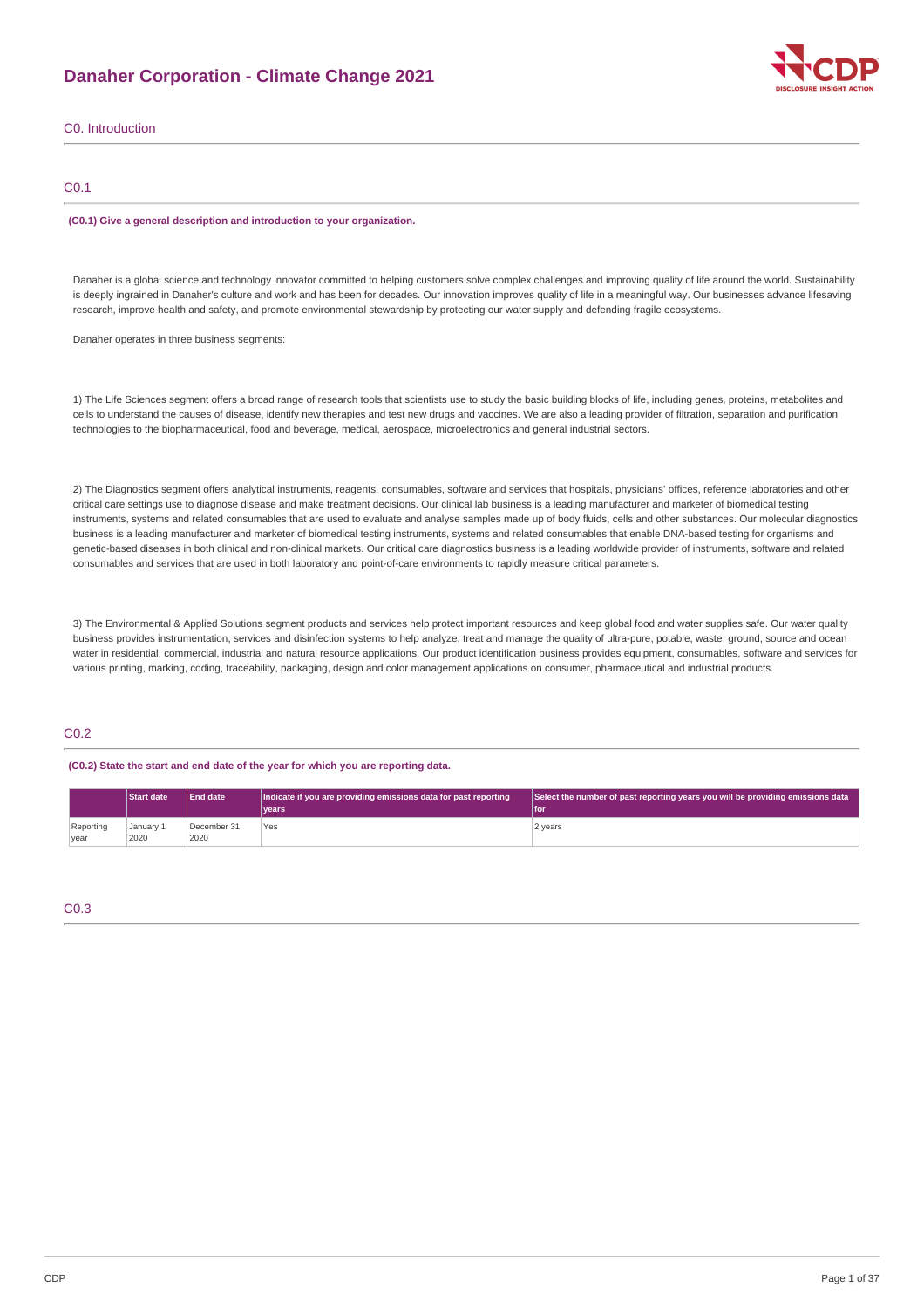### **(C0.3) Select the countries/areas for which you will be supplying data.**

Argentina Australia Austria Bangladesh Belgium Brazil Bulgaria Canada Chile China China, Hong Kong Special Administrative Region Colombia Croatia Czechia Denmark Ecuador Egypt Finland France Germany Greece Hungary India Indonesia Ireland Israel Italy Japan Kazakhstan Kenya Luxembourg Malaysia Mexico Morocco Netherlands New Zealand Norway Peru Philippines Poland Portugal Puerto Rico Republic of Korea Romania Russian Federation Saudi Arabia Singapore Slovakia Slovenia South Africa Spain Sweden Switzerland Taiwan, Greater China Thailand Trinidad and Tobago Turkey United Arab Emirates United Kingdom of Great Britain and Northern Ireland United States of America Viet Nam Zimbabwe

### C0.4

**(C0.4) Select the currency used for all financial information disclosed throughout your response.** USD

### C0.5

(C0.5) Select the option that describes the reporting boundary for which climate-related impacts on your business are being reported. Note that this option should **align with your chosen approach for consolidating your GHG inventory.** Operational control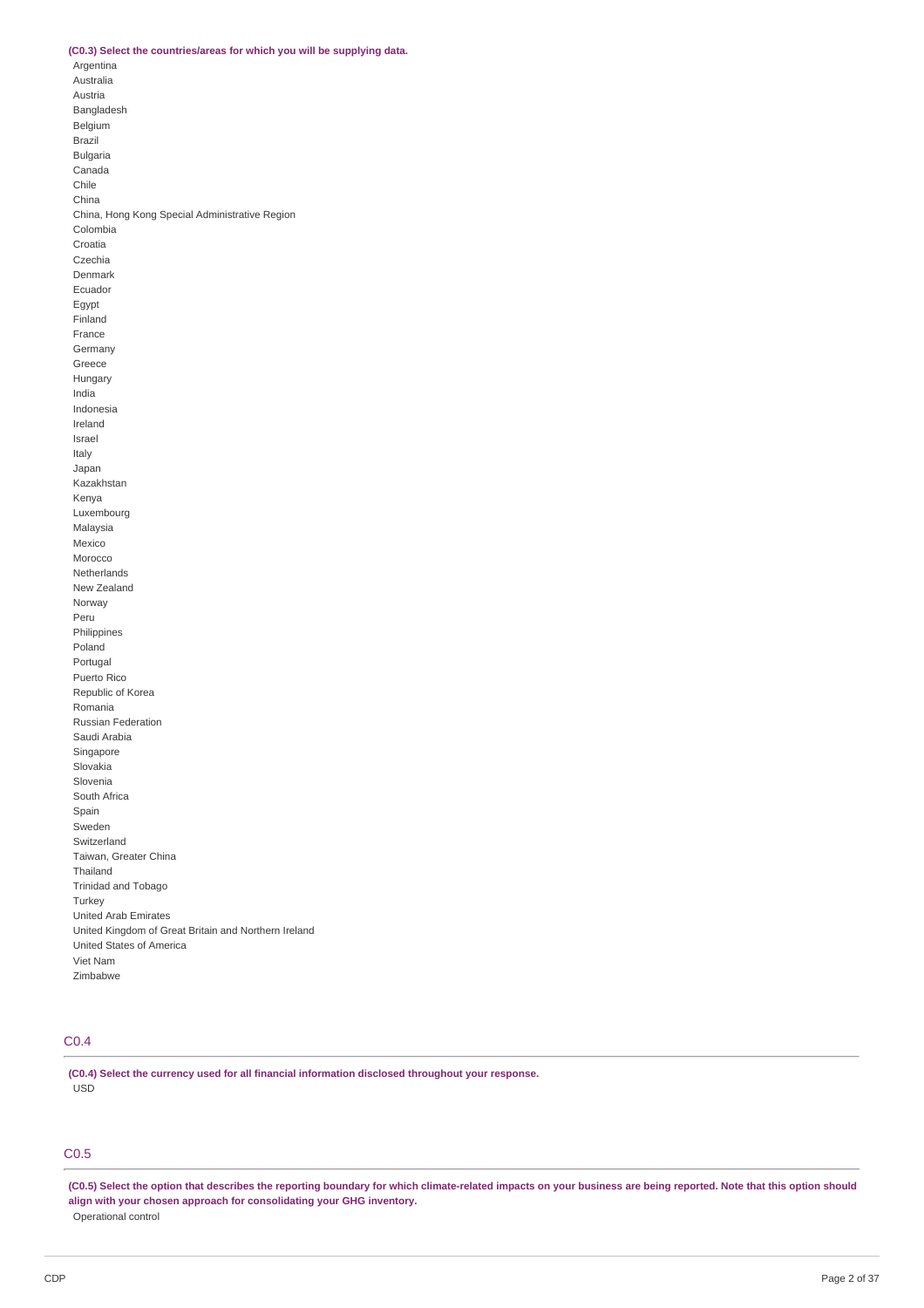### C1.1

**(C1.1) Is there board-level oversight of climate-related issues within your organization?** Yes

### C1.1a

(C1.1a) Identify the position(s) (do not include any names) of the individual(s) on the board with responsibility for climate-related issues.

| Position of individual(s) Please explain |                                                                                                                                                                    |
|------------------------------------------|--------------------------------------------------------------------------------------------------------------------------------------------------------------------|
| Board-level committee                    | At the Board level, Danaher's Nominating and Governance Committee oversees matters of sustainability and social responsibility (including climate-related issues). |

### C1.1b

**(C1.1b) Provide further details on the board's oversight of climate-related issues.**

| <b>Frequency</b><br>with which<br>climate-<br>related<br><b>issues</b> are<br>la<br>scheduled<br>agenda<br>  item | mechanisms board-<br>l into which<br>climate-<br><b>related</b><br>issues are<br>integrated        | l level<br> oversight     | Governance Scope of Please explain                                                                                                                                                                                                                                                                                                                                                                                                                                                                                                                                                                                                                                                                                                                                                                                                                                                                                                                                                                                                |
|-------------------------------------------------------------------------------------------------------------------|----------------------------------------------------------------------------------------------------|---------------------------|-----------------------------------------------------------------------------------------------------------------------------------------------------------------------------------------------------------------------------------------------------------------------------------------------------------------------------------------------------------------------------------------------------------------------------------------------------------------------------------------------------------------------------------------------------------------------------------------------------------------------------------------------------------------------------------------------------------------------------------------------------------------------------------------------------------------------------------------------------------------------------------------------------------------------------------------------------------------------------------------------------------------------------------|
| Scheduled-<br>some<br>meetings                                                                                    | Reviewing<br>and quiding<br>strategy<br>Reviewing<br>and quiding<br>risk<br>management<br>policies | $<$ Not<br>Applicabl<br>e | At the Board level, Danaher's Nominating and Governance Committee oversees the Company's sustainability program as set forth in the Committee's charter. At the<br>management level, Danaher's Senior Vice President and General Counsel, who reports directly to our President and CEO, has general oversight responsibility with respect<br>to matters of sustainability, and is responsible for reviewing and approving Danaher's sustainability reports. Danaher's Sustainability Committee comprises representatives<br>from each of the Company's business platforms and from the human resources, EHS, DBS, procurement, communications, investor relations and legal functions. The<br>Committee is responsible for developing, and overseeing the execution of, the Company's sustainability strategy, and reports to Danaher's Senior Vice President and<br>General Counsel. Each of the Board of Directors and the Nominating and Governance Committee reviews our sustainability program on at least an annual basis. |

### C1.2

**(C1.2) Provide the highest management-level position(s) or committee(s) with responsibility for climate-related issues.**

| Name of the position(s) and/or committee(s)                                 | <b>Reporting</b><br><b>lline</b>    | Responsibility                                                                                    | Coverage of<br>responsibility | Frequency of reporting to the board on climate-<br><b>related issues</b> |
|-----------------------------------------------------------------------------|-------------------------------------|---------------------------------------------------------------------------------------------------|-------------------------------|--------------------------------------------------------------------------|
| Other, please specify (Senior Vice President, Legal and<br>General Counsel) | $ $ <not<br>Applicable&gt;</not<br> | Both assessing and managing climate-related risks and <not applicable=""><br/>opportunities</not> |                               | Annually                                                                 |
| Sustainability committee                                                    | $ $ <not<br>Applicable&gt;</not<br> | Both assessing and managing climate-related risks and <not applicable=""><br/>opportunities</not> |                               | Annually                                                                 |

### C1.2a

(C1.2a) Describe where in the organizational structure this/these position(s) and/or committees lie, what their associated responsibilities are, and how climate**related issues are monitored (do not include the names of individuals).**

At the Board level, Danaher's Nominating and Governance Committee oversees matters of sustainability and social responsibility (including climate-related issues).

At the management level, Danaher's Senior Vice President and General Counsel, who reports directly to our President and CEO, has general oversight responsibility with respect to matters of sustainability and social responsibility (including climate-related issues), and is responsible for reviewing and approving Danaher's sustainability reports.

Danaher's Sustainability Committee comprises representatives from each of the Company's business platforms and from the human resources, EHS, DBS, procurement, communications, investor relations and legal functions. The Committee is responsible for developing, and overseeing the execution of, the Company's sustainability strategy, and reports to Danaher's Senior Vice President and General Counsel. Each of the Board of Directors and the Nominating and Governance Committee reviews our sustainability program on at least an annual basis.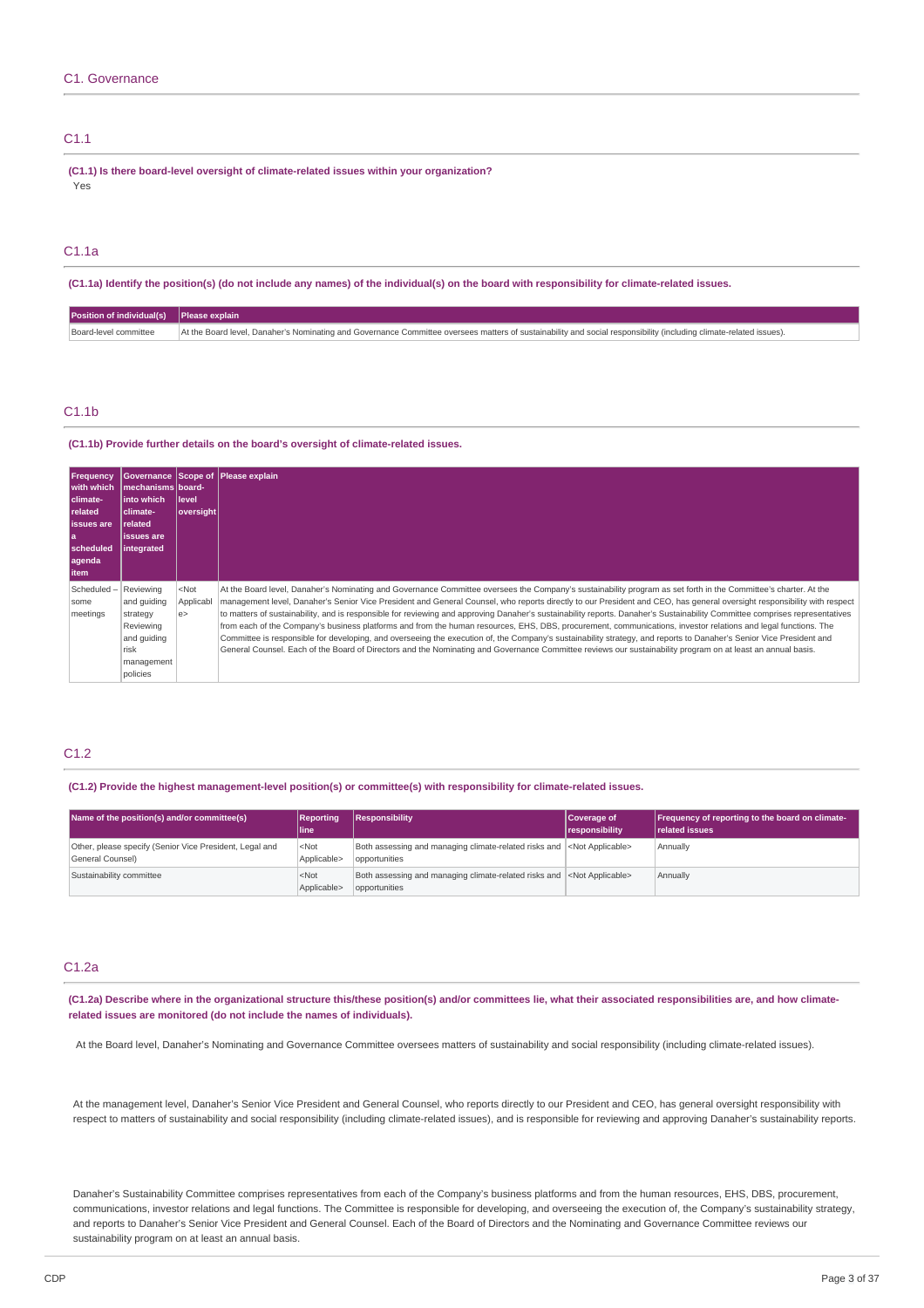### C1.3

### (C1.3) Do you provide incentives for the management of climate-related issues, including the attainment of targets?

|                                                     | Provide incentives for the management of climate-related issues |  |  |
|-----------------------------------------------------|-----------------------------------------------------------------|--|--|
| Row <sub>1</sub><br>the contract of the contract of | No, and we do not plan to introduce them in the next two years  |  |  |

### C2. Risks and opportunities

### C2.1

(C2.1) Does your organization have a process for identifying, assessing, and responding to climate-related risks and opportunities? Yes

### C2.1a

### **(C2.1a) How does your organization define short-, medium- and long-term time horizons?**

|             | From (years) | To (years) | <b>Comment</b> |
|-------------|--------------|------------|----------------|
| Short-term  |              |            |                |
| Medium-term |              |            |                |
| Long-term   |              |            |                |

## C2.1b

**(C2.1b) How does your organization define substantive financial or strategic impact on your business?**

C2.2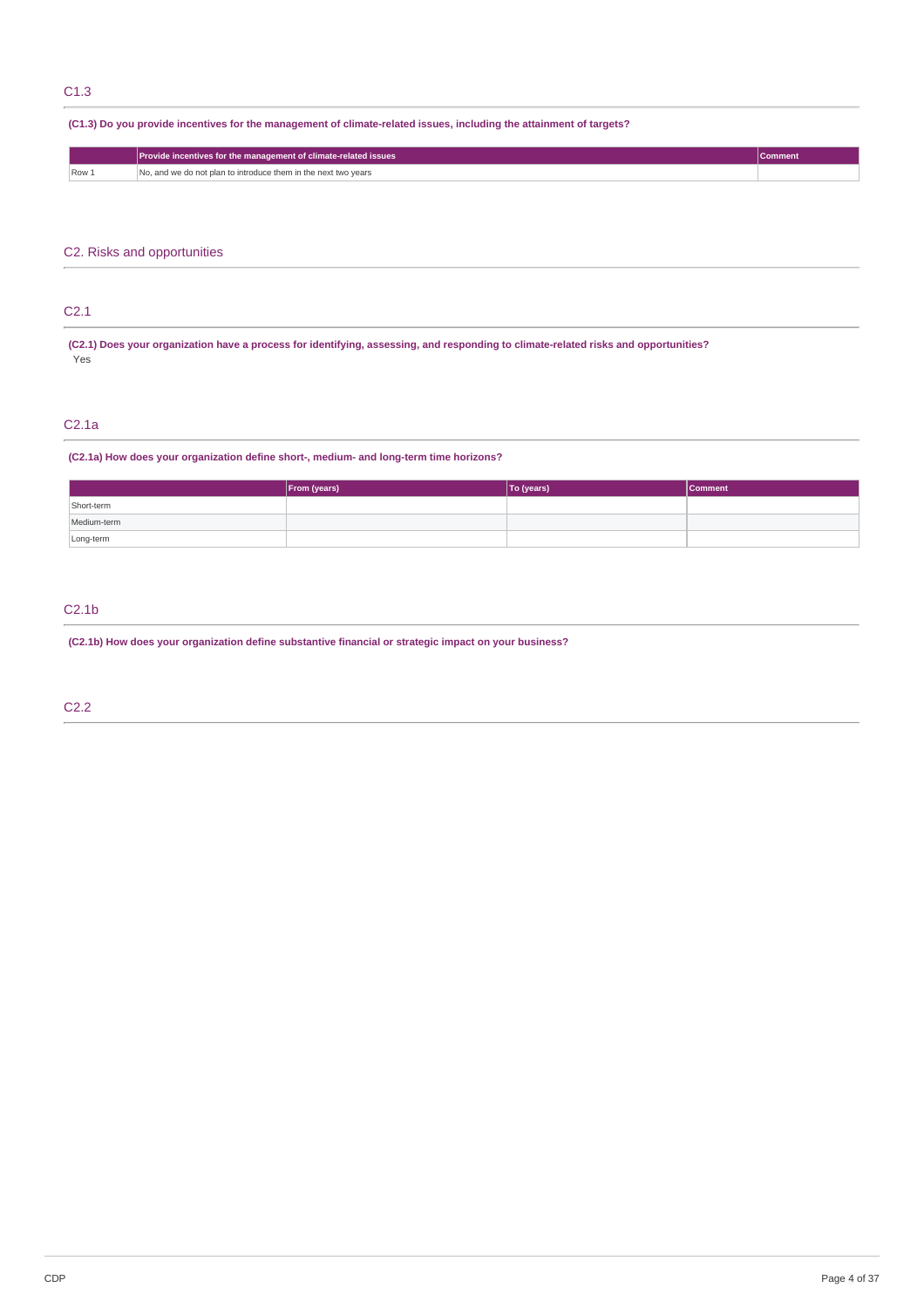#### **(C2.2) Describe your process(es) for identifying, assessing and responding to climate-related risks and opportunities.**

**Value chain stage(s) covered** Please select

#### **Risk management process**

Integrated into multi-disciplinary company-wide risk management process

#### **Frequency of assessment** Annually

**Time horizon(s) covered** Please select

## **Description of process**

Danaher's ERM program specifically prompts consideration of potential risks related to climate change, including acute or chronic physical facility risks attributable to climate change, such as increased severity of extreme weather events (e.g., flooding, hurricane) and longer-term shifts in climate patterns (e.g., prolonged drought); regulatory risks, such as increased taxation of, or caps on the use of, carbon-based energy; competitive risks due to evolving customer preferences for more environmentally-friendly solutions; and reputational risk tied to changing customer or community perceptions of an organization's contribution to or detraction from the environment. A key climate-related risk for Danaher is physical risk resulting from acute or chronic changes in climate patterns. Acute physical risks include increased severity of extreme weather events, such as cyclones, hurricanes, or floods. Chronic physical risks refer to longer-term shifts in climate patterns (e.g., sustained higher temperatures) that may cause sea level rise or chronic heat waves. These physical risks may have financial implications for Danaher, such as direct damage to assets and indirect impacts from supply chain disruption. In our 2020 sustainability report, we discussed steps Danaher has taken to mitigate these types of physical risk to its facilities, as well as Danaher's efforts to reduce energy consumption, greenhouse gas emissions and waste sent to landfill. Key climate-related opportunities for Danaher include the prospect of developing new commercial solutions to address customers' sustainability-related needs, and the potential to reduce Danaher's operating costs. Given that "Customers Talk, We Listen" is a Danaher Core Value, customer feedback regarding sustainability requirements has been and will continue to be an innovation driver for Danaher. In addition, Danaher's businesses are increasingly focusing on improving efficiency across our production and distribution processes, production assets, buildings and transport/mobility, particular in relation to energy efficiency but also including broader water and waste management. The following is an example of the process in place at one of our Operating Companies, Pall Corporation, that supports the business' fulfillment of the Danaher ERM program requirements: Pall develops and maintains business continuity management (BCM) plans, policies, procedures and practices to enable them to respond to risks that may adversely impact the business. Pall's Executive Emergency Response Team is comprised of three Vice Presidents and is activated in case of imminent global crisis. Pall Self Certifies to ISO 22301 and each of the sites have 12 BCMS requirements to meet per year. One of these requirements includes an annual risk register review and mitigation plans for identified top threats. These threats may include climate risks that may have impact on business and may include, but are not limited to, suppliers located in flood zones that are unable to supply raw materials during heavy rains, transport paths that may be blocked by weather/climate physical issues, hurricane/tornado response that may mean closure of facility, grid instability caused by natural gas or diesel supply and prices/taxes. In addition to BCMs, approximately 75% of Pall's operational control footprint is ISO 14001 certified. Sites with ISO 14001 certification are required to identify and score environmental aspects and impacts and review these on an annual basis. Environmental aspects include but are not limited to: CO2 generated from operations, water needed for operations, landfill waste from operations, anticipated regulatory changes for taxes or fees on energy usage. Mitigation plans are put in place for the highest level of risks.

### C2.2a

#### **(C2.2a) Which risk types are considered in your organization's climate-related risk assessments?**

|                        | &<br>inclusion                     | Relevance Please explain                                                                                                                                                                                                                                                                                                                                                                                                                                                                                                                                                                                                                                                                                               |
|------------------------|------------------------------------|------------------------------------------------------------------------------------------------------------------------------------------------------------------------------------------------------------------------------------------------------------------------------------------------------------------------------------------------------------------------------------------------------------------------------------------------------------------------------------------------------------------------------------------------------------------------------------------------------------------------------------------------------------------------------------------------------------------------|
| Current<br>regulation  | Relevant.<br>sometimes<br>included | Danaher's ERM program specifically prompts consideration of potential risks related to climate change, including acute or chronic physical facility risks attributable to climate change, such<br>as increased severity of extreme weather events (e.g., flooding, hurricane) and longer-term shifts in climate patterns (e.g., prolonged drought); regulatory risks, such as increased taxation<br>of, or caps on the use of, carbon-based energy; competitive risks due to evolving customer preferences for more environmentally-friendly solutions; and reputational risk tied to changing<br>customer or community perceptions of an organization's contribution to or detraction from the environment.           |
| Emerging<br>requlation | Please<br>select                   |                                                                                                                                                                                                                                                                                                                                                                                                                                                                                                                                                                                                                                                                                                                        |
| Technology Please      | select                             |                                                                                                                                                                                                                                                                                                                                                                                                                                                                                                                                                                                                                                                                                                                        |
| Legal                  | Please<br>select                   |                                                                                                                                                                                                                                                                                                                                                                                                                                                                                                                                                                                                                                                                                                                        |
| Market                 | Relevant.<br>sometimes<br>included | Danaher's ERM program specifically prompts consideration of potential risks related to climate change, including acute or chronic physical facility risks attributable to climate change, such<br>as increased severity of extreme weather events (e.g., flooding, hurricane) and longer-term shifts in climate patterns (e.g., prolonged drought); regulatory risks, such as increased taxation<br>of, or caps on the use of, carbon-based energy; competitive risks due to evolving customer preferences for more environmentally-friendly solutions; and reputational risk tied to changing<br>customer or community perceptions of an organization's contribution to or detraction from the environment.           |
| Reputation             | Relevant,<br>included              | Danaher's ERM program specifically prompts consideration of potential risks related to climate change, including acute or chronic physical facility risks attributable to climate change, such<br>sometimes as increased severity of extreme weather events (e.g., flooding, hurricane) and longer-term shifts in climate patterns (e.g., prolonged drought); regulatory risks, such as increased taxation<br>of, or caps on the use of, carbon-based energy; competitive risks due to evolving customer preferences for more environmentally-friendly solutions; and reputational risk tied to changing<br>customer or community perceptions of an organization's contribution to or detraction from the environment. |
| Acute<br>physical      | Relevant.<br>sometimes<br>included | Danaher's ERM program specifically prompts consideration of potential risks related to climate change, including acute or chronic physical facility risks attributable to climate change, such<br>as increased severity of extreme weather events (e.g., flooding, hurricane) and longer-term shifts in climate patterns (e.g., prolonged drought); regulatory risks, such as increased taxation<br>of, or caps on the use of, carbon-based energy; competitive risks due to evolving customer preferences for more environmentally-friendly solutions; and reputational risk tied to changing<br>customer or community perceptions of an organization's contribution to or detraction from the environment.           |
| Chronic<br>physical    | Relevant.<br>included              | Danaher's ERM program specifically prompts consideration of potential risks related to climate change, including acute or chronic physical facility risks attributable to climate change, such<br>sometimes as increased severity of extreme weather events (e.g., flooding, hurricane) and longer-term shifts in climate patterns (e.g., prolonged drought); regulatory risks, such as increased taxation<br>of, or caps on the use of, carbon-based energy; competitive risks due to evolving customer preferences for more environmentally-friendly solutions; and reputational risk tied to changing<br>customer or community perceptions of an organization's contribution to or detraction from the environment. |

### C2.3

(C2.3) Have you identified any inherent climate-related risks with the potential to have a substantive financial or strategic impact on your business? Yes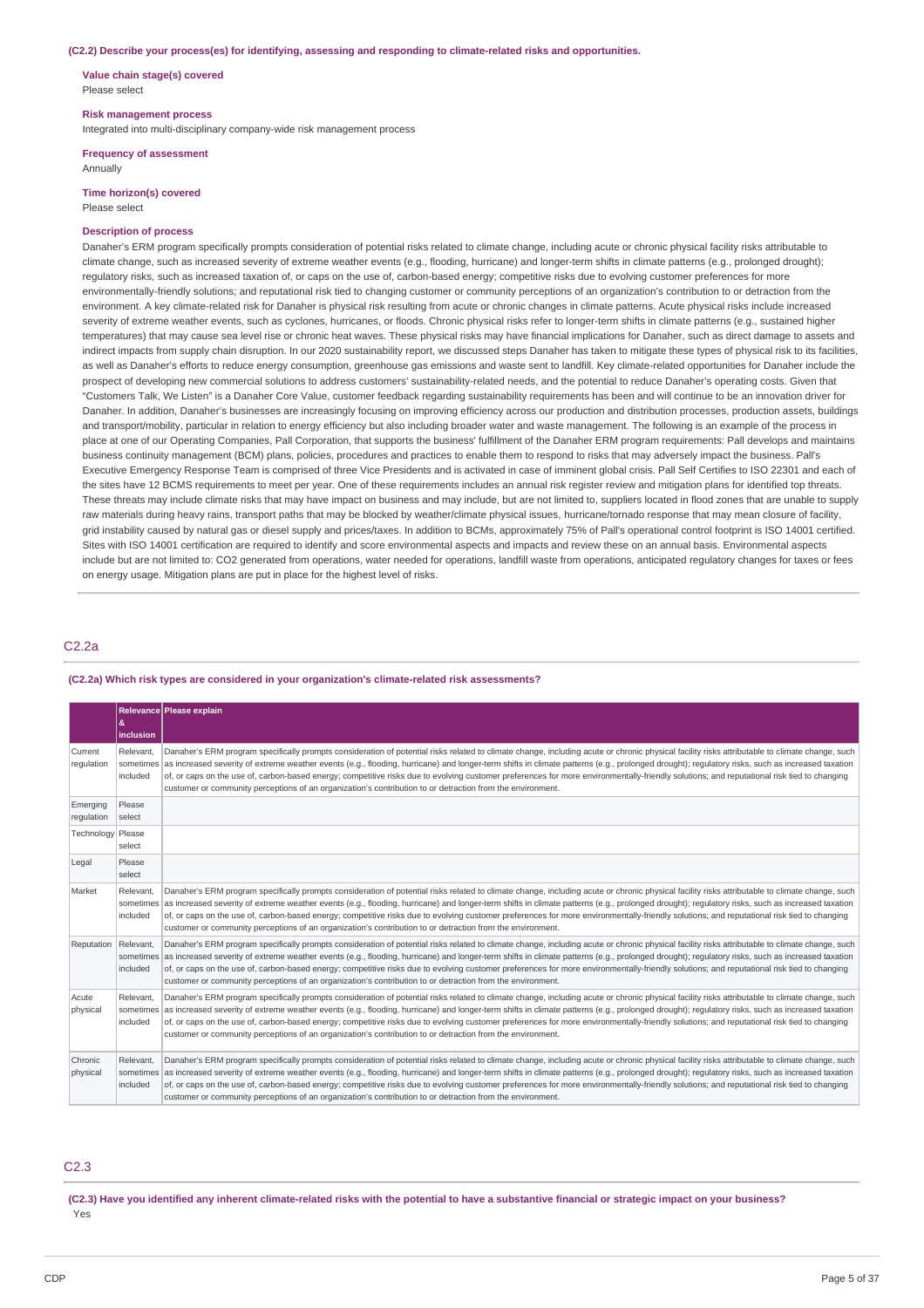### C2.3a

(C2.3a) Provide details of risks identified with the potential to have a substantive financial or strategic impact on your business.

### **Identifier**

Risk 1

**Where in the value chain does the risk driver occur?** Direct operations

#### **Risk type & Primary climate-related risk driver**

Market **Changing customer behavior** Changing customer behavior

### **Primary potential financial impact**

Decreased revenues due to reduced demand for products and services

## **Climate risk type mapped to traditional financial services industry risk classification**

<Not Applicable>

#### **Company-specific description**

If we fail to accurately predict future customer needs and preferences or fail to produce viable technologies, we may invest heavily in R&D of products and services that do not lead to significant revenue, which would adversely affect our profitability. Our success will depend on several factors, including our ability to correctly identify customer needs and preferences and predict future needs and preferences and anticipate and respond to our competitors' development of new products and services and technological innovations. We engage with our customers on a regular basis to be better positioned to do so.

#### **Time horizon**

Please select

#### **Likelihood**

Unlikely

#### **Magnitude of impact** Low

**Are you able to provide a potential financial impact figure?** Please select

**Potential financial impact figure (currency)** <Not Applicable>

**Potential financial impact figure – minimum (currency)** <Not Applicable>

**Potential financial impact figure – maximum (currency)** <Not Applicable>

**Explanation of financial impact figure**

**Cost of response to risk**

### **Description of response and explanation of cost calculation**

**Comment**

#### **Identifier** Risk 2

#### **Where in the value chain does the risk driver occur?** Direct operations

**Risk type & Primary climate-related risk driver**

Acute physical Increased severity and frequency of extreme weather events such as cyclones and floods

### **Primary potential financial impact**

Decreased revenues due to reduced production capacity

### **Climate risk type mapped to traditional financial services industry risk classification**

<Not Applicable>

### **Company-specific description**

A key climate-related risk for Danaher is physical risk resulting from acute or chronic changes in climate patterns. Acute physical risks include increased severity of extreme weather events, such as cyclones, hurricanes or floods. Chronic physical risks refer to longer-term shifts in climate patterns (such as sustained higher temperatures) that may cause sea level rise or chronic heat waves. These physical risks may have financial implications for Danaher, such as direct damage to assets and indirect impacts from supply chain disruption. The following is an example of a risk identified by one of our Operating Companies, Pall Corporation: Pall has operations in Gulf Coast states in the U.S. and Puerto Rico which may be vulnerable to climate changes, storms or hurricanes. In 2017, Puerto Rico and Florida experienced significant outages in operations caused by hurricane activity, including Pall's site in Fajardo, Puerto Rico which experienced a significant outage.

**Time horizon**

Please select

**Likelihood** Unlikely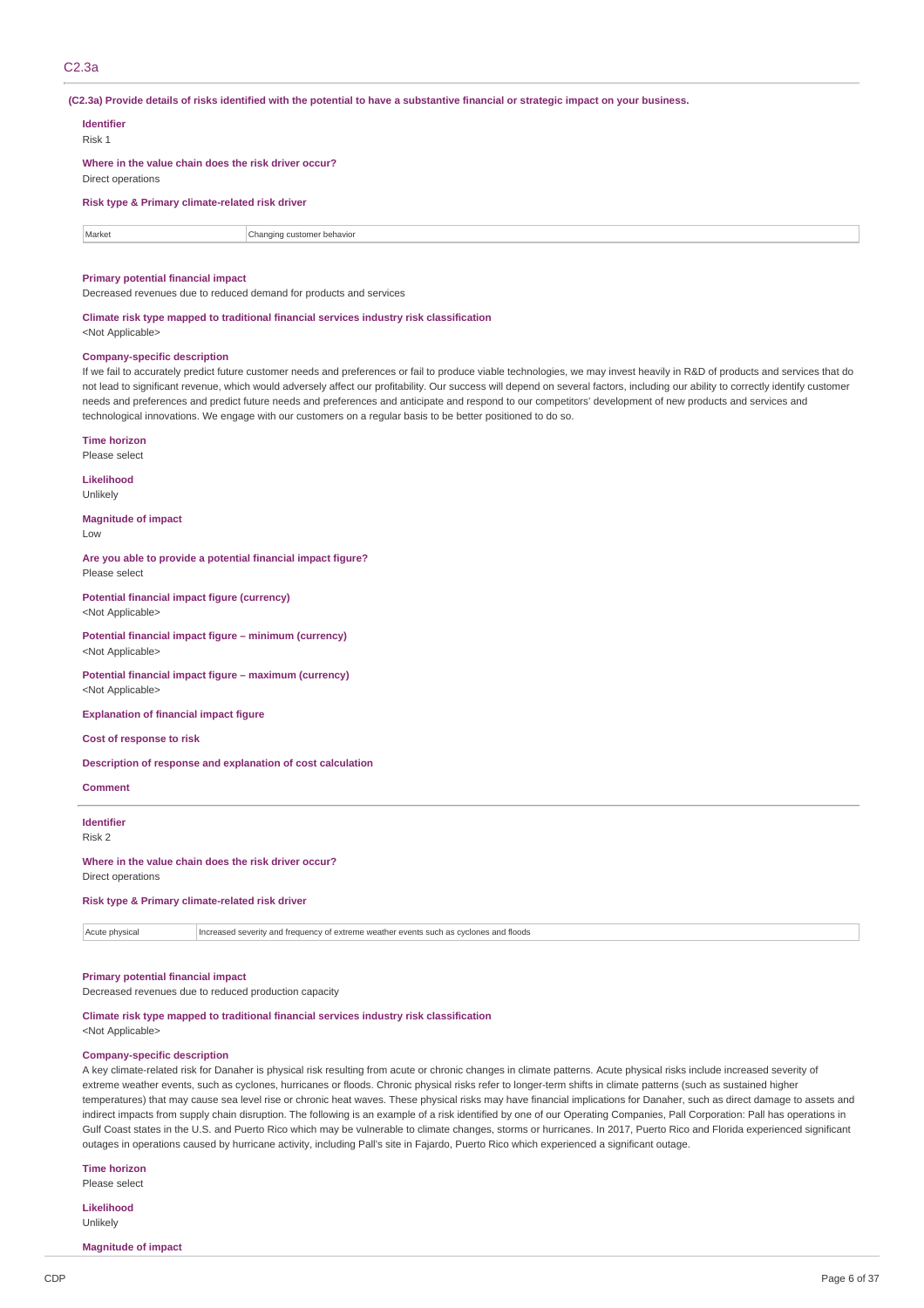#### Low

**Are you able to provide a potential financial impact figure?** Please select

**Potential financial impact figure (currency)**

<Not Applicable>

**Potential financial impact figure – minimum (currency)** <Not Applicable>

**Potential financial impact figure – maximum (currency)** <Not Applicable>

**Explanation of financial impact figure**

**Cost of response to risk**

**Description of response and explanation of cost calculation**

**Comment**

### C2.4

(C2.4) Have you identified any climate-related opportunities with the potential to have a substantive financial or strategic impact on your business? Yes

### C2.4a

(C2.4a) Provide details of opportunities identified with the potential to have a substantive financial or strategic impact on your business.

**Identifier** Opp1

**Where in the value chain does the opportunity occur?** Direct operations

**Opportunity type** Products and services

**Primary climate-related opportunity driver** Development of new products or services through R&D and innovation

### **Primary potential financial impact**

Increased revenues resulting from increased demand for products and services

### **Company-specific description**

A key climate-related opportunity for Danaher is the prospect of developing new commercial solutions to address customers' sustainability-related needs. Given that "Customers Talk, We Listen" is a Danaher Core Value, customer feedback regarding sustainability requirements has been and will continue to be an innovation driver for Danaher. We include in our 2020 Sustainability Report examples where our operating companies have incorporated customer feedback and innovated products and solutions to address sustainability-specific needs.

**Time horizon** Please select

**Likelihood**

Likely

**Magnitude of impact** Medium

**Are you able to provide a potential financial impact figure?** Please select

**Potential financial impact figure (currency)** <Not Applicable>

**Potential financial impact figure – minimum (currency)** <Not Applicable>

**Potential financial impact figure – maximum (currency)** <Not Applicable>

**Explanation of financial impact figure**

**Cost to realize opportunity**

**Strategy to realize opportunity and explanation of cost calculation**

### **Comment**

**Identifier** Opp2

**Where in the value chain does the opportunity occur?**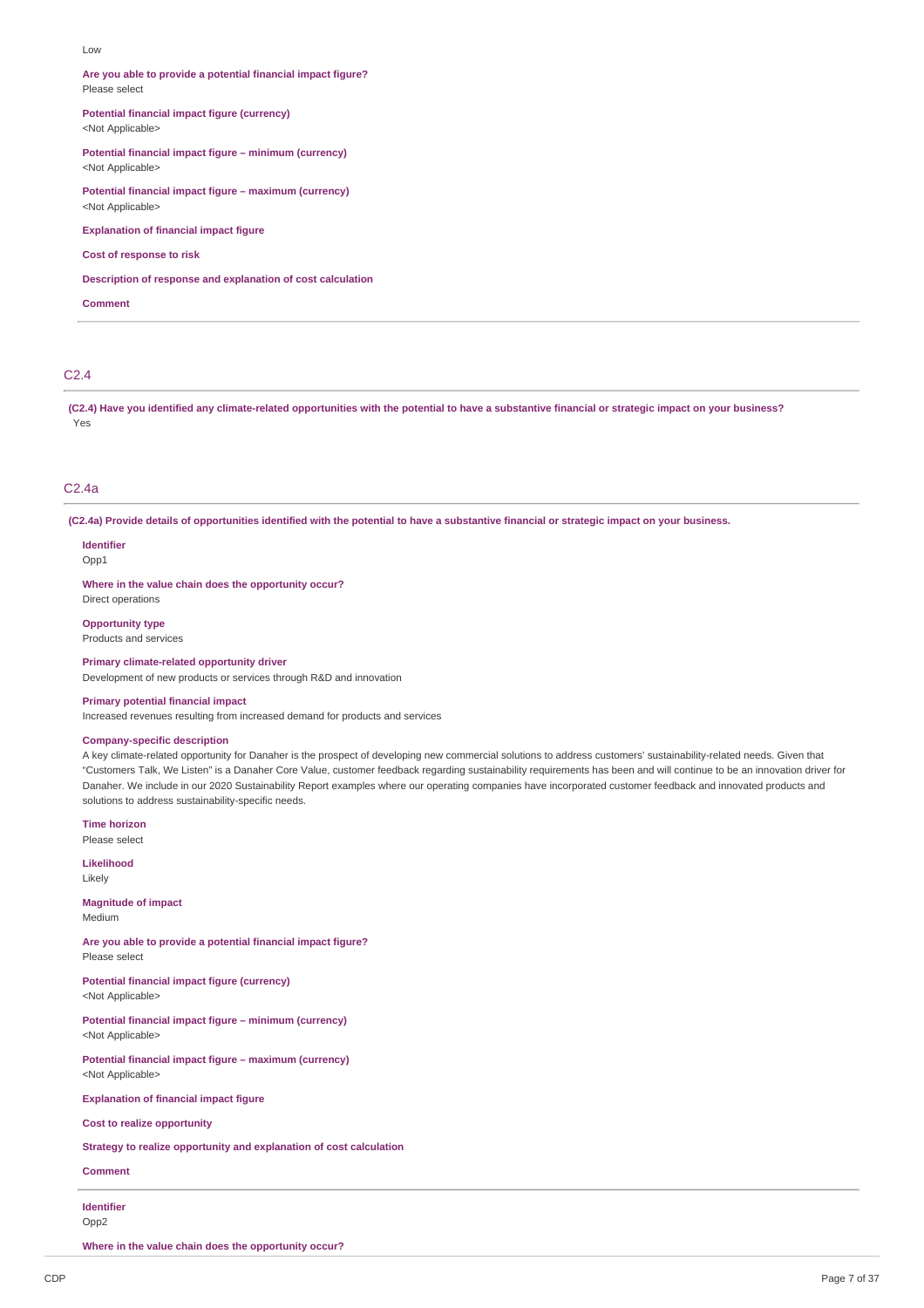**Opportunity type**

Resource efficiency

**Primary climate-related opportunity driver**

Use of more efficient production and distribution processes

### **Primary potential financial impact**

Reduced indirect (operating) costs

#### **Company-specific description**

Another key climate-related opportunity for Danaher includes the potential to reduce Danaher's operating costs. Danaher's businesses are increasingly focused on improving efficiency across our production and distribution processes, production assets, buildings and transport/ mobility in relation to energy efficiency and waste management. In our 2020 Sustainability Report, we include examples where our operating companies have quantified cost savings from environmental impact reduction initiatives. Danaher's new energy and GHG emission reduction targets, and targets to reduce the percentage of waste sent to landfills or incinerators, are expected to accelerate these efforts. The following are examples of opportunities identified by one of our Operating Companies, Pall Corporation: Pall has used Danaher's DBS tools to identify energy, waste and water efficiency opportunities at Pall's largest sites. Since 2019, Pall has identified over \$8 million in reduced operating cost opportunities with approximately \$4 million in implemented operating efficiencies across applications including lighting, HVAC, central plant, compressed air, motors, ovens and other manufacturing equipment. Pall's site in Fajardo, Puerto Rico experienced a significant outage during Hurricane Maria in 2017. The site depended on generators to run operations and has since installed co-generation technology that uses propane to generate power in the plant. The site will be 2/3 grid independent and the fuel switch will save over 5,000 MT of CO2 per year. The project was installed in November 2020 and savings are currently being measured and verified. Pall's bioreactor systems allow customers to scale up vaccination production by providing the environment for a virus to reproduce itself from a few cells to a few billion cells in a matter of hours. This eliminates traditional manufacturing methods of material handling, excess raw material shipping, mixing, sterilizing and cleaning. In addition, research indicates that the total water use of a bioreactor system was nearly eight times lower than more traditional manufacturing methods, the use of cleaning chemicals was more than 20 times lower and energy consumption was approximately 50% lower.

**Time horizon**

Please select

**Likelihood** Likely

**Magnitude of impact**

Low

**Are you able to provide a potential financial impact figure?** Please select

**Potential financial impact figure (currency)** <Not Applicable>

**Potential financial impact figure – minimum (currency)** <Not Applicable>

**Potential financial impact figure – maximum (currency)** <Not Applicable>

**Explanation of financial impact figure**

**Cost to realize opportunity**

**Strategy to realize opportunity and explanation of cost calculation**

**Comment**

### C3. Business Strategy

### C3.1

**(C3.1) Have climate-related risks and opportunities influenced your organization's strategy and/or financial planning?** No

### C3.5

**(C3.5) Why have climate-related risks and opportunities not influenced your strategy and/or financial planning?**

Climate-related risks and opportunities have not influenced strategy and/or financial planning at the Danaher (parent) level. At certain Operating Companies, climate-related risks and opportunities are considered in strategy planning.

### C4. Targets and performance

C4.1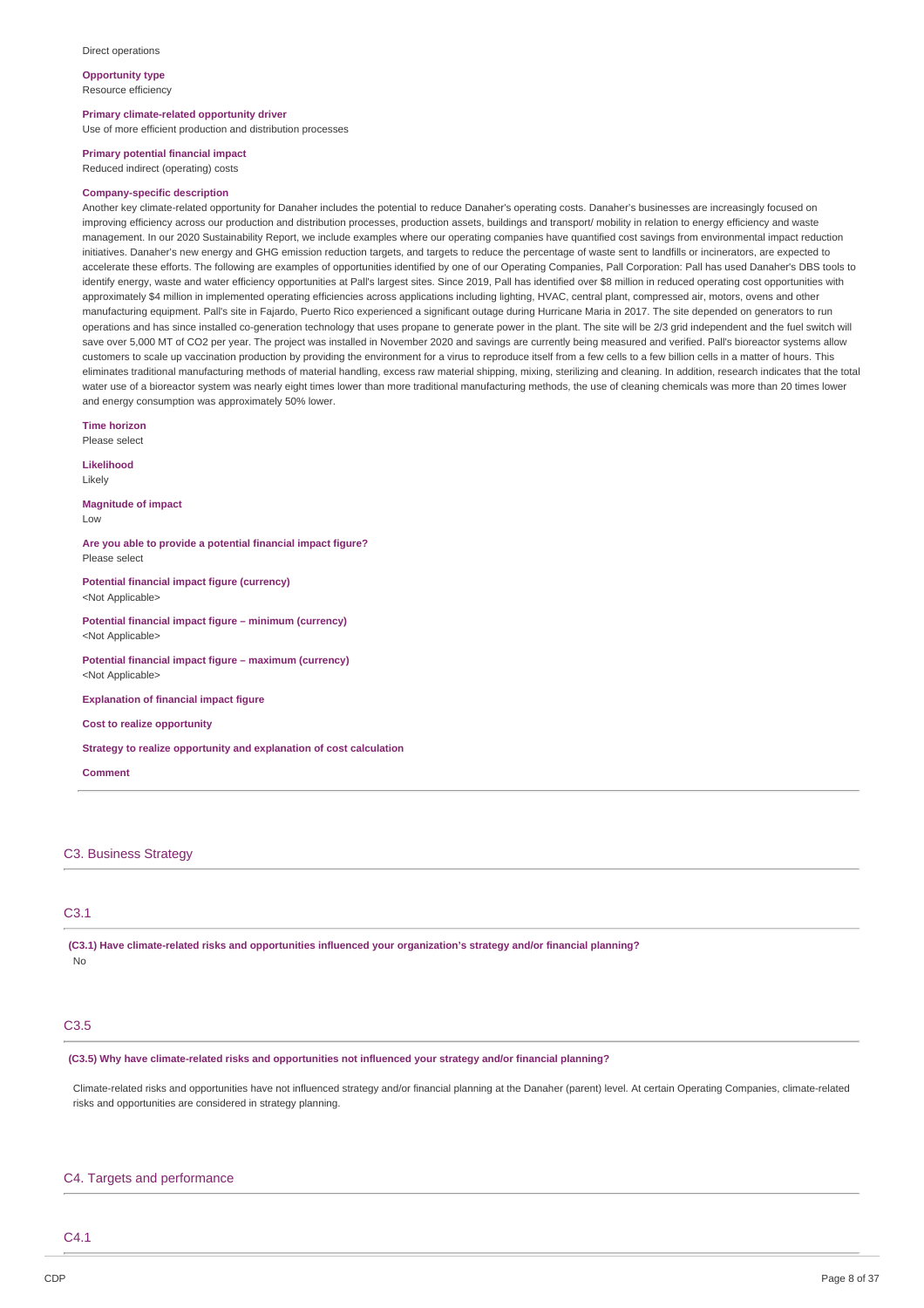**(C4.1) Did you have an emissions target that was active in the reporting year?** Intensity target

### C4.1b

**(C4.1b) Provide details of your emissions intensity target(s) and progress made against those target(s).**

## **Target reference number** Int 1 **Year target was set** 2020 **Target coverage** Company-wide **Scope(s) (or Scope 3 category)** Scope 1+2 (location-based) **Intensity metric** Other, please specify (Metric tons CO2e per million units revenue (USD)) **Base year** 2019 **Intensity figure in base year (metric tons CO2e per unit of activity)** 17.71 % of total base year emissions in selected Scope(s) (or Scope 3 category) covered by this intensity figure 100 **Target year** 2024 **Targeted reduction from base year (%)** 15 **Intensity figure in target year (metric tons CO2e per unit of activity) [auto-calculated]** 15.0535 **% change anticipated in absolute Scope 1+2 emissions % change anticipated in absolute Scope 3 emissions Intensity figure in reporting year (metric tons CO2e per unit of activity)** 16.39 **% of target achieved [auto-calculated]** 49.6894409937888 **Target status in reporting year** Underway **Is this a science-based target?** Please select **Target ambition** <Not Applicable> **Please explain (including target coverage)** In 2020, Danaher set a goal to reduce scope 1 and scope 2 greenhouse gas emissions by 15% (normalized to annual revenue from continuing operations). This goal is based on 2024 performance compared to 2019 performance.

### C4.2

**(C4.2) Did you have any other climate-related targets that were active in the reporting year?** Other climate-related target(s)

### C4.2b

**(C4.2b) Provide details of any other climate-related targets, including methane reduction targets.**

**Target reference number** Oth 1

**Year target was set** 2020

**Target coverage** Company-wide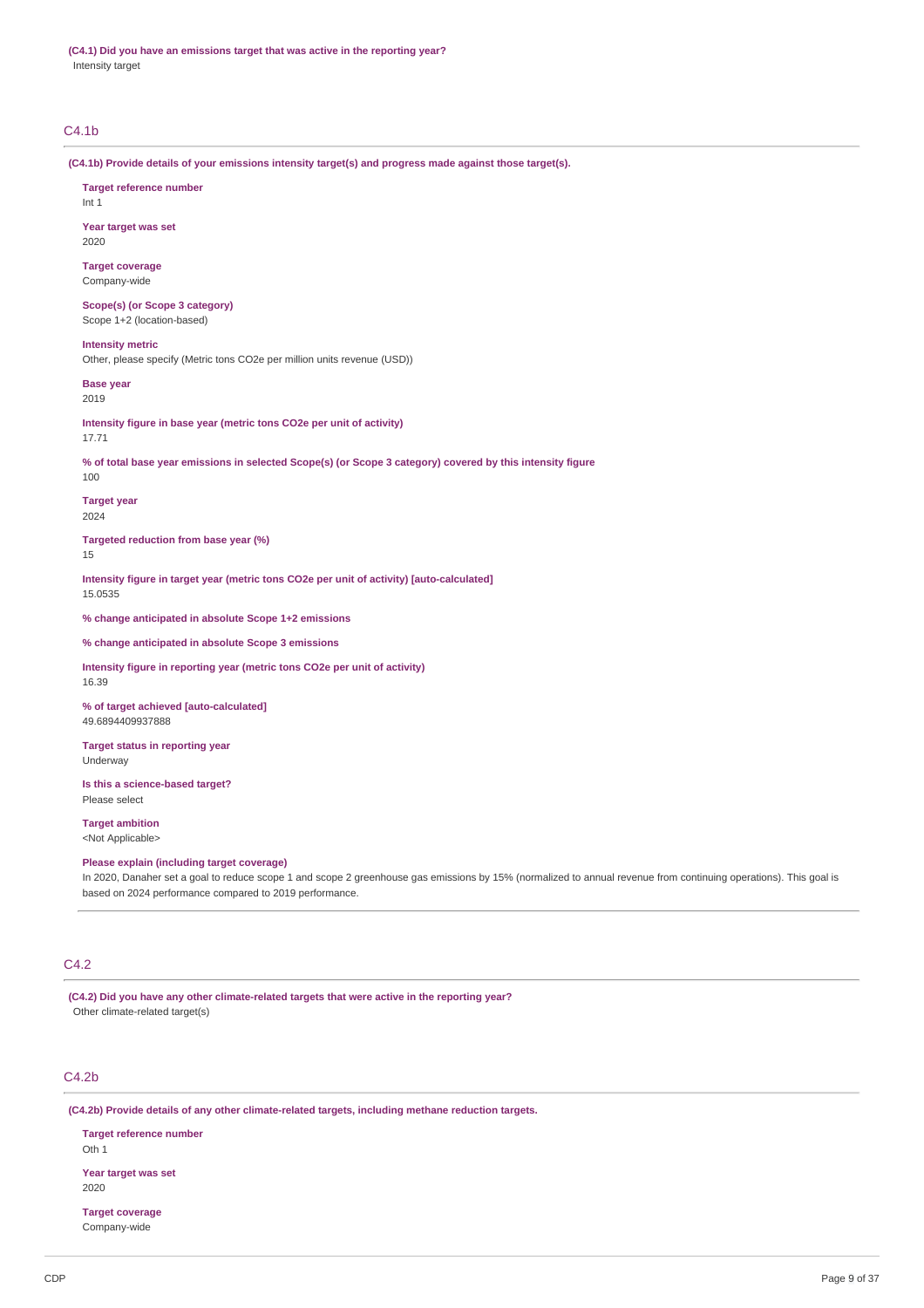#### **Target type: category & Metric (target numerator if reporting an intensity target)**

Energy consumption or efficiency GJ

#### **Target denominator (intensity targets only)**

Other, please specify (Million units revenue (USD))

**Base year** 2019

**Figure or percentage in base year** 212.8

**Target year** 2024

**Figure or percentage in target year** 180.88

**Figure or percentage in reporting year** 193.7

**% of target achieved [auto-calculated]** 59.8370927318296

**Target status in reporting year** Underway

**Is this target part of an emissions target?**

### **Is this target part of an overarching initiative?**

No, it's not part of an overarching initiative

### **Please explain (including target coverage)**

In 2020, Danaher set a goal to reduce energy consumption by 15% (normalized to annual revenue from continuing operations). This goal is based on 2024 performance compared to 2019 performance.

**Target reference number** Oth 2

**Year target was set** 2020

### **Target coverage**

Company-wide

#### **Target type: absolute or intensity** Intensity

**Target type: category & Metric (target numerator if reporting an intensity target)**

Waste management **Other, please specify (Non-Hazardous/Non-Regulated Waste Sent to Landfills or Incineration)** 

## **Target denominator (intensity targets only)**

metric ton of waste

**Base year** 2019

**Figure or percentage in base year** 0.393

**Target year** 2024

**Figure or percentage in target year** 0.334

**Figure or percentage in reporting year** 0.369

**% of target achieved [auto-calculated]** 40.677966101695

**Target status in reporting year** Underway

**Is this target part of an emissions target?**

**Is this target part of an overarching initiative?** No, it's not part of an overarching initiative

### **Please explain (including target coverage)**

In 2020, Danaher set a goal to reduce the percentage of non-hazardous/non-regulated waste sent to landfills or incineration by 15%. This goal is based on 2024 performance compared to 2019 performance.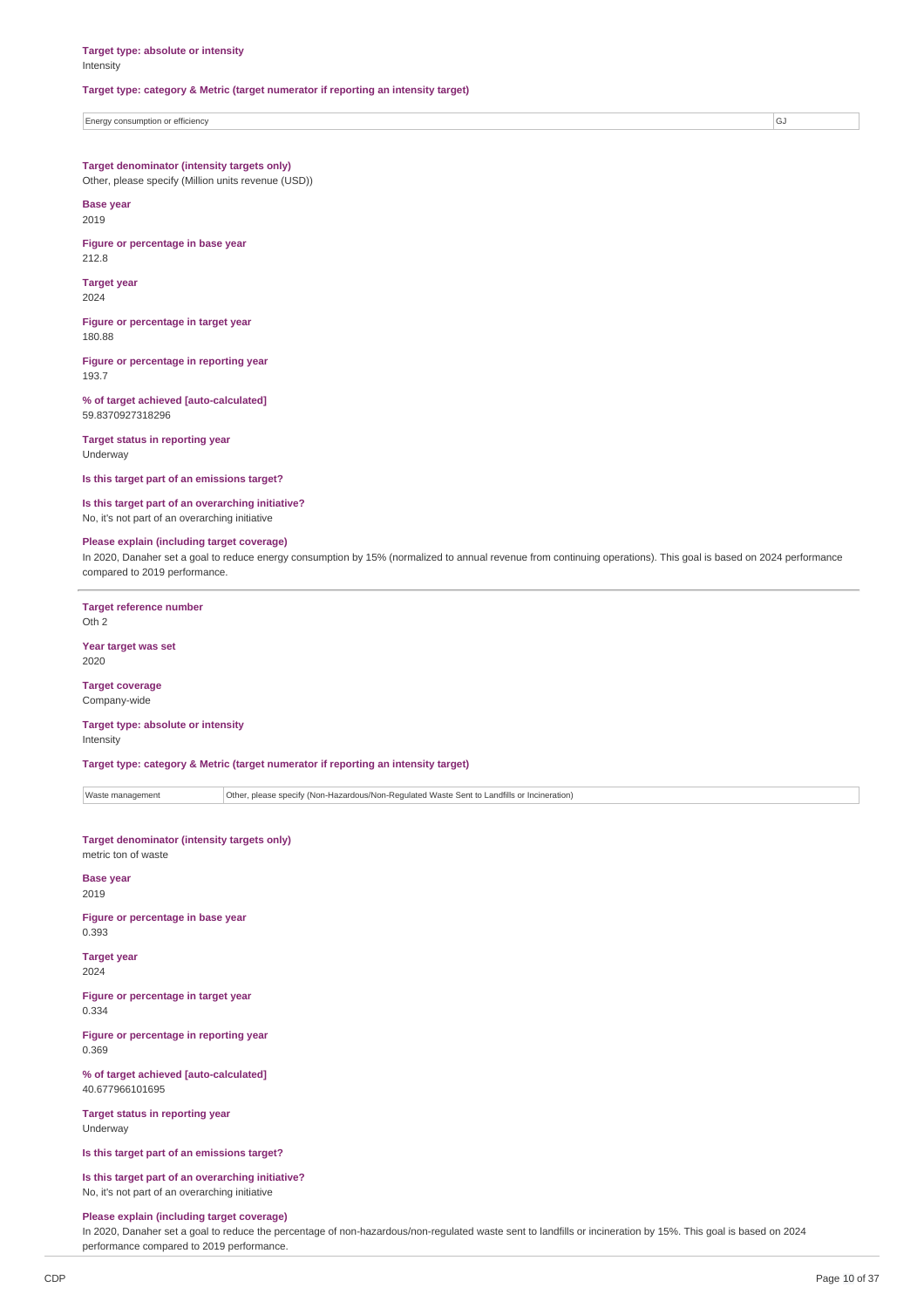### C4.3

(C4.3) Did you have emissions reduction initiatives that were active within the reporting year? Note that this can include those in the planning and/or **implementation phases.**

Yes

### C4.3a

### (C4.3a) Identify the total number of initiatives at each stage of development, and for those in the implementation stages, the estimated CO2e savings.

|                           | Number of initiatives | Total estimated annual CO2e savings in metric tonnes CO2e (only for rows marked *) |
|---------------------------|-----------------------|------------------------------------------------------------------------------------|
| Under investigation       |                       |                                                                                    |
| To be implemented*        |                       |                                                                                    |
| Implementation commenced* |                       |                                                                                    |
| Implemented*              |                       |                                                                                    |
| Not to be implemented     |                       |                                                                                    |

#### C4.3b

### **(C4.3b) Provide details on the initiatives implemented in the reporting year in the table below.**

### **Initiative category & Initiative type**

Energy efficiency in production processes **Process optimization Process optimization** 

#### **Estimated annual CO2e savings (metric tonnes CO2e)**

**Scope(s)** Scope 1 Scope 2 (location-based)

**Voluntary/Mandatory** Voluntary

**Annual monetary savings (unit currency – as specified in C0.4)**

**Investment required (unit currency – as specified in C0.4)**

**Payback period** Please select

### **Estimated lifetime of the initiative**

Please select

#### **Comment**

Danaher's DBS Energy Management Toolkit guides our facility-level teams in identifying, prioritizing and implementing measures that improve energy efficiency & reduce GHG emissions. The following are examples of the utilization of the DBS Energy Management Toolkit by certain of our Operating Companies: Pall has deployed the DBS Energy Management Toolkit at its facilities in Portsmouth and Ilfracombe, UK; Hoegaarden, Belgium; Crailsheim, Germany; Timonium, Maryland; and New Port Richey, Florida. Kaizen teams identified nearly 100 opportunities for improvement, with a potential for \$2.7 million in annual savings and 10,844 metric tons of CO2e reduction. Pall has implemented more than 50 of these projects, realizing over \$1 million in annual energy cost savings and reducing annual carbon emissions by 6,000 metric tons CO2e. The DBS Energy Management Toolkit helped Hach's Ames, Iowa, and Loveland, Colorado, teams identify over \$150,000 in potential annual savings from energy reduction opportunities. Hach also employed the DBS Waste Minimization Toolkit at their Ames, Iowa facility to address an inefficient quality control process that required disposal of hazardous samples suspected to be contaminated. The team's rigorous analysis eliminated the need to dispose of quality control samples, reducing hazardous waste generation by 4 tons.

### C4.3c

### **(C4.3c) What methods do you use to drive investment in emissions reduction activities?**

| Method          | Comment                                                                                                                                                                                                       |
|-----------------|---------------------------------------------------------------------------------------------------------------------------------------------------------------------------------------------------------------|
| Other           | The Danaher Business System (DBS) Energy Management Toolkit enables our facility-level teams to identify, prioritize and implement changes in our equipment and operations that improve energy                |
|                 | (Opportunity efficiency and reduce greenhouse gas emissions. Our teams use the Opportunity Assessment element of the toolkit to establish a baseline understanding of energy consumption and identify areas   |
|                 | Identification for improvement; develop energy management action plans based on the steps listed below; and implement those plans using a variety of DBS tools: Envision: Collect and analyze electricity and |
| using           | gas usage data. Establish long-term and short-term reduction goals. Establish clear roles and responsibilities. Investigate: Go to gemba-the physical location where work gets done-to identify and           |
| Danaher         | map all systems, processes and pieces of equipment that use electricity and natural gas. Use the quidelines and checklists in the Energy Management Toolkit to identify and prioritize opportunities for      |
| <b>Business</b> | improvement and develop an action plan. Implement: Systematically execute the action plan. Measure the impact and track results. Sustain: Monitor performance at reqular intervals, keep                      |
| Systems         | stakeholders engaged, and use the toolkit periodically to identify new opportunities to add to the action plan.                                                                                               |
| tools)          |                                                                                                                                                                                                               |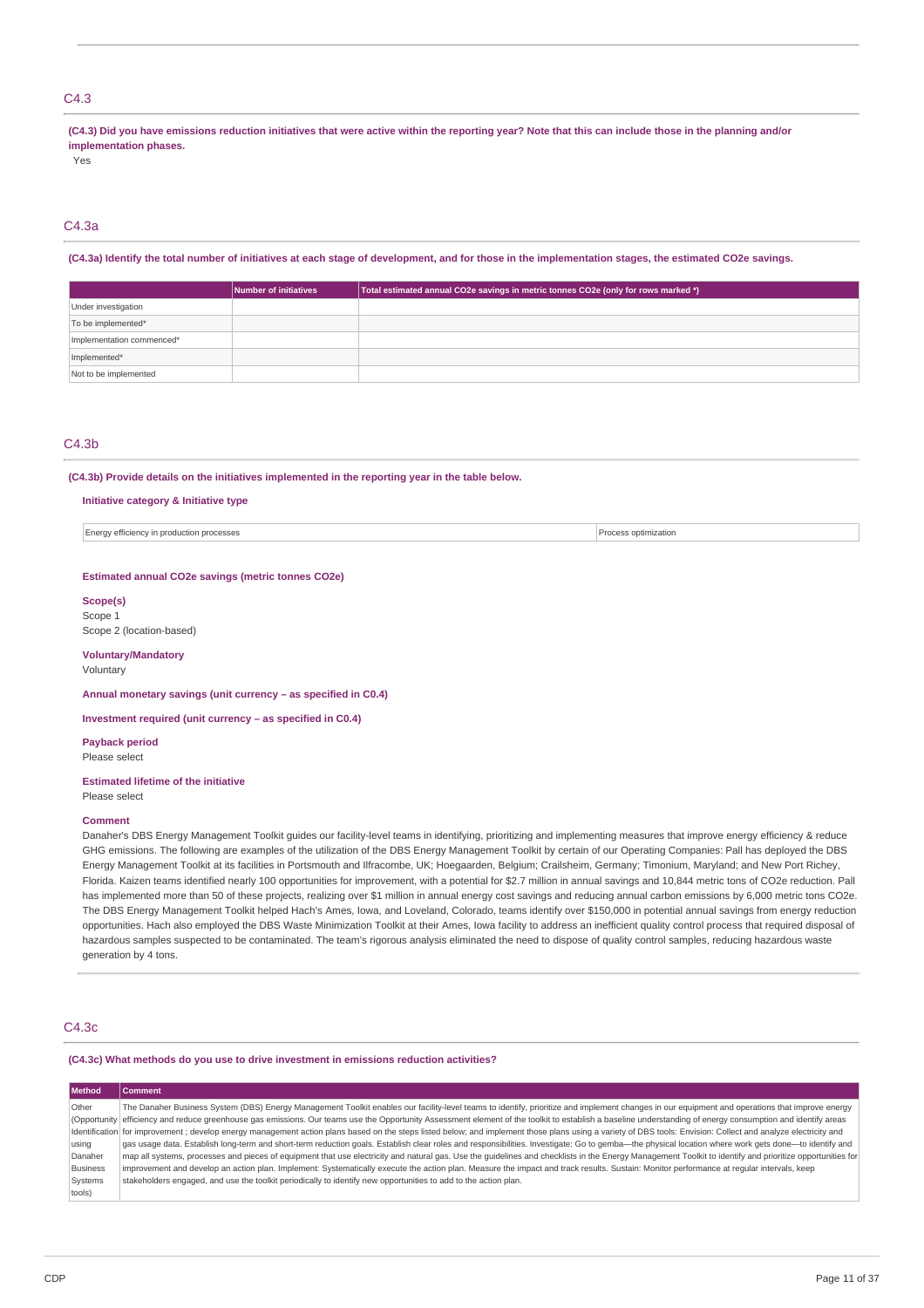### C4.5

(C4.5) Do you classify any of your existing goods and/or services as low-carbon products or do they enable a third party to avoid GHG emissions? No

### C5. Emissions methodology

#### C5.1

**(C5.1) Provide your base year and base year emissions (Scopes 1 and 2).**

#### **Scope 1**

**Base year start** January 1 2019

**Base year end** December 31 2019

#### **Base year emissions (metric tons CO2e)**

127679

### **Comment**

In 2019, Danaher collected data from sources owned or controlled for the full reporting year that in aggregate account for over 85% of our total corporate-wide floor space. We extrapolated the data collected to account for any sources owned or controlled for the full reporting year for which data was not collected to account for 100% of Scope 1 GHG emissions. This total also includes mobile sources (aviation and fleet vehicles).

### **Scope 2 (location-based)**

**Base year start**

January 1 2019

### **Base year end**

December 31 2019

#### **Base year emissions (metric tons CO2e)** 186196

## **Comment**

In 2019, Danaher collected data from facilities owned or leased for the full reporting year that in aggregate account for over 85% of our total corporate-wide floor space. We extrapolated the data collected to account for any facilities owned or leased for the full reporting year for which data was not collected to account for 100% of the Scope 2 GHG emissions from our facility based sources.

### **Scope 2 (market-based)**

**Base year start**

**Base year end**

**Base year emissions (metric tons CO2e)**

#### **Comment**

### C5.2

(C5.2) Select the name of the standard, protocol, or methodology you have used to collect activity data and calculate emissions.

Defra Environmental Reporting Guidelines: Including streamlined energy and carbon reporting guidance, 2019

IEA CO2 Emissions from Fuel Combustion

US EPA Emissions & Generation Resource Integrated Database (eGRID)

## C6. Emissions data

### C6.1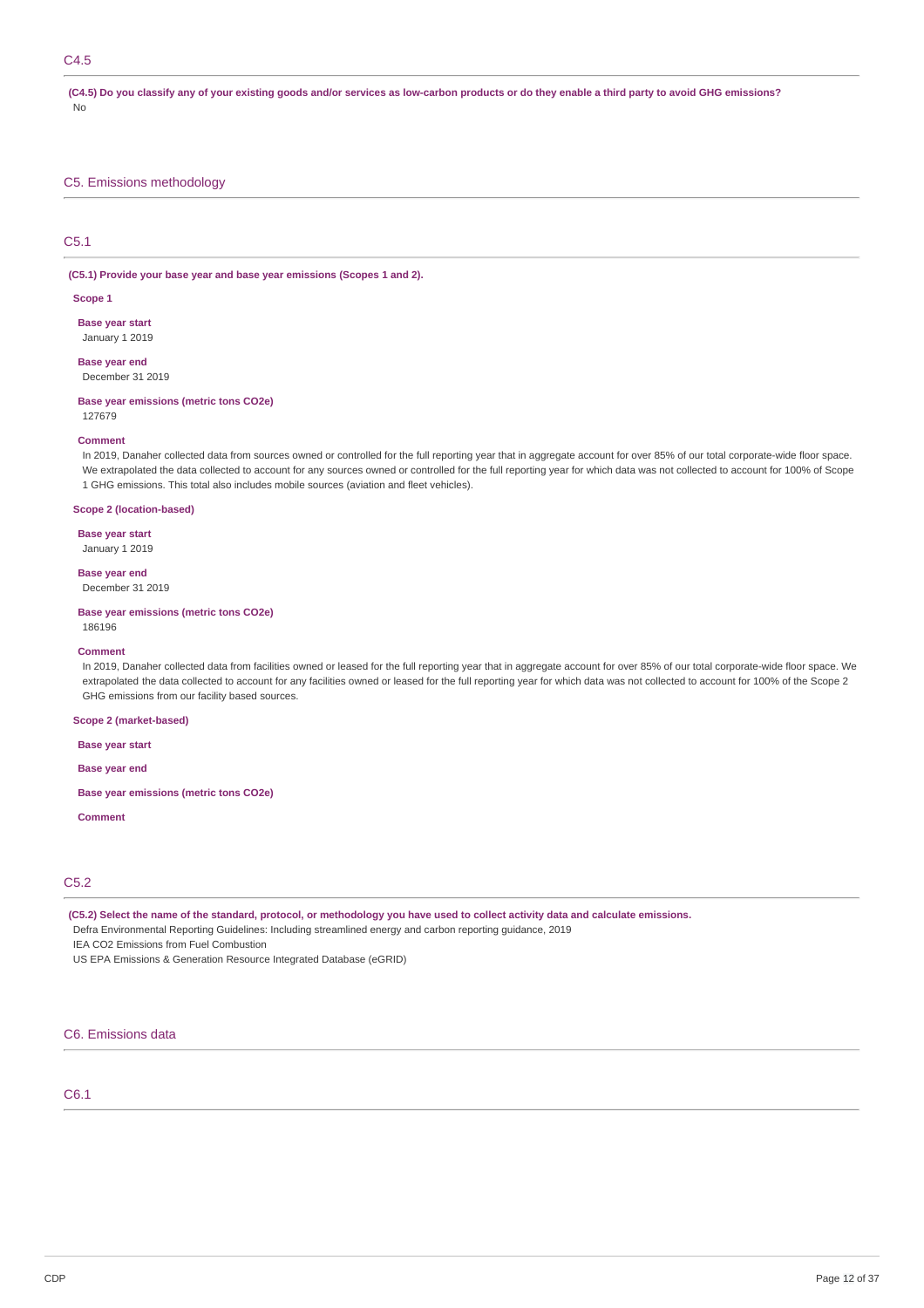#### **(C6.1) What were your organization's gross global Scope 1 emissions in metric tons CO2e?**

### **Reporting year**

**Gross global Scope 1 emissions (metric tons CO2e)** 116774

**Start date**

January 1 2020

**End date**

December 31 2020

#### **Comment**

In 2020, Danaher collected data from sources owned or controlled for the full reporting year that in aggregate account for over 85% of our total corporate-wide floor space. We extrapolated the data collected to account for any sources owned or controlled for the full reporting year for which data was not collected to account for 100% of Scope 1 GHG emissions. This total also includes mobile sources (aviation and fleet vehicles).

#### **Past year 1**

127679

**Gross global Scope 1 emissions (metric tons CO2e)**

**Start date**

January 1 2019

**End date** December 31 2019

#### **Comment**

In 2019, Danaher collected data from sources owned or controlled for the full reporting year that in aggregate account for over 85% of our total corporate-wide floor space. We extrapolated the data collected to account for any sources owned or controlled for the full reporting year for which data was not collected to account for 100% of Scope 1 GHG emissions. This total also includes mobile sources (aviation and fleet vehicles).

#### **Past year 2**

**Gross global Scope 1 emissions (metric tons CO2e)**

**Start date**

**End date**

**Comment**

### C6.2

**(C6.2) Describe your organization's approach to reporting Scope 2 emissions.**

#### **Row 1**

**Scope 2, location-based**

We are reporting a Scope 2, location-based figure

**Scope 2, market-based**

Please select

**Comment**

C6.3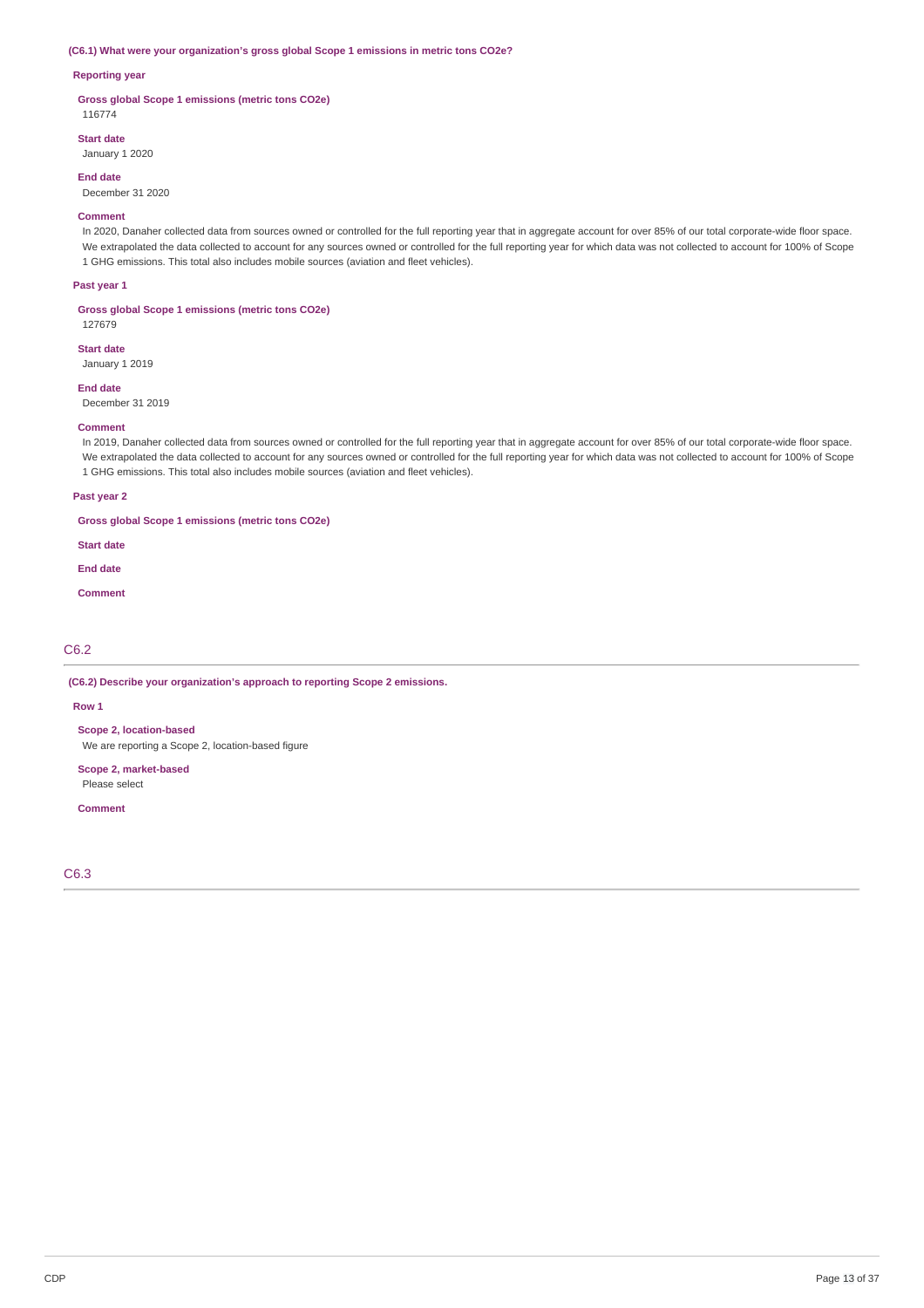#### **(C6.3) What were your organization's gross global Scope 2 emissions in metric tons CO2e?**

#### **Reporting year**

**Scope 2, location-based** 196085

**Scope 2, market-based (if applicable)** <Not Applicable>

**Start date**

January 1 2020

**End date**

December 31 2020

### **Comment**

In 2020, Danaher collected data from facilities owned or leased for the full reporting year that in aggregate account for over 85% of our total corporate-wide floor space. We extrapolated the data collected to account for any facilities owned or leased for the full reporting year for which data was not collected to account for 100% of the Scope 2 GHG emissions from our facility based sources.

#### **Past year 1**

**Scope 2, location-based** 186196

**Scope 2, market-based (if applicable)** <Not Applicable>

#### **Start date**

January 1 2019

#### **End date**

December 31 2019

### **Comment**

In 2019, Danaher collected data from facilities owned or leased for the full reporting year that in aggregate account for over 85% of our total corporate-wide floor space. We extrapolated the data collected to account for any facilities owned or leased for the full reporting year for which data was not collected to account for 100% of the Scope 2 GHG emissions from our facility based sources.

#### **Past year 2**

**Scope 2, location-based**

**Scope 2, market-based (if applicable)**

<Not Applicable>

**Start date**

**End date**

**Comment**

### C6.4

(C6.4) Are there any sources (e.g. facilities, specific GHGs, activities, geographies, etc.) of Scope 1 and Scope 2 emissions that are within your selected reporting **boundary which are not included in your disclosure?** No

### C6.5

**(C6.5) Account for your organization's gross global Scope 3 emissions, disclosing and explaining any exclusions.**

### **Purchased goods and services**

**Evaluation status** Relevant, not yet calculated

**Metric tonnes CO2e** <Not Applicable>

### **Emissions calculation methodology**

<Not Applicable>

**Percentage of emissions calculated using data obtained from suppliers or value chain partners** <Not Applicable>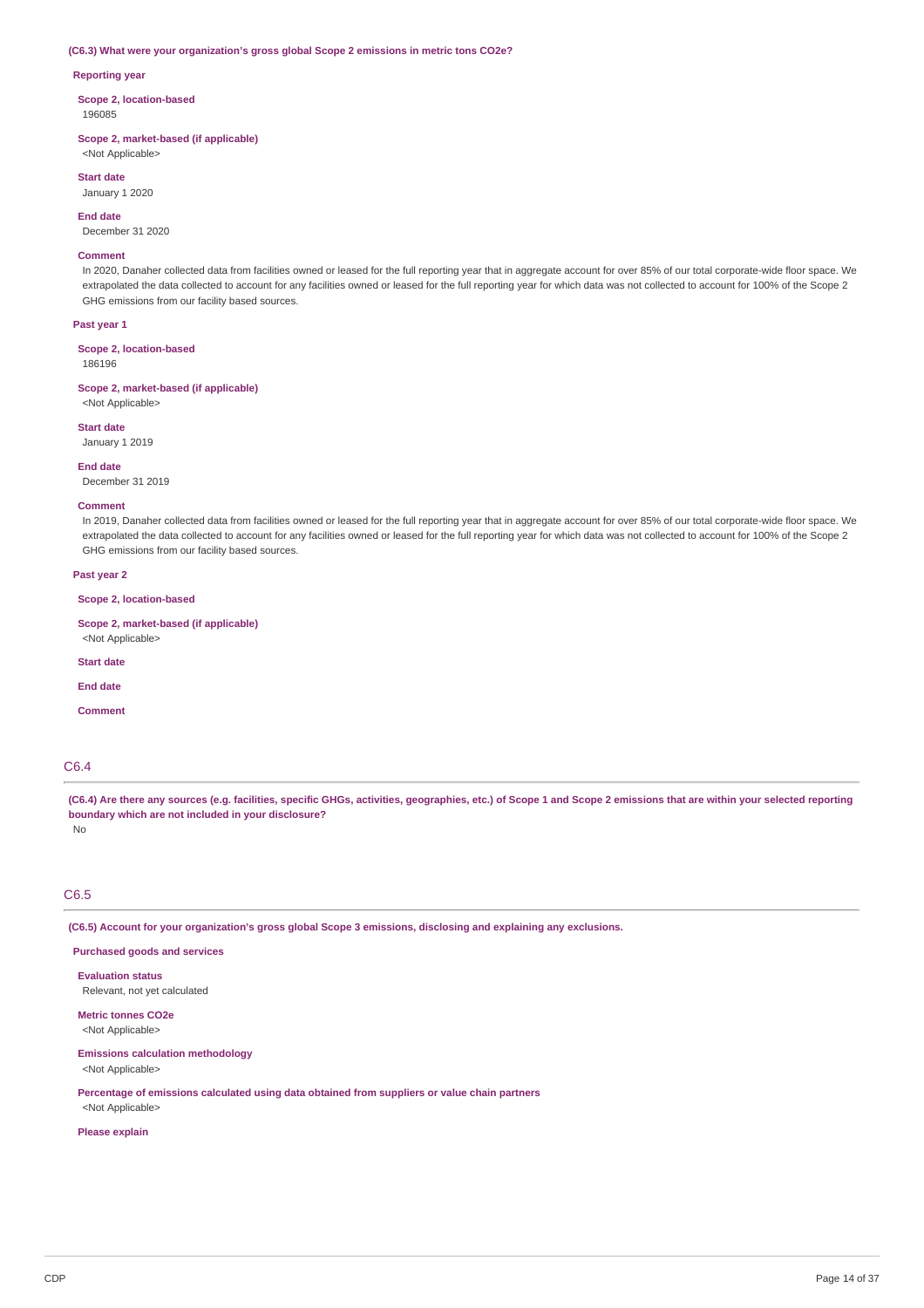### **Capital goods**

**Evaluation status** Not evaluated

**Metric tonnes CO2e** <Not Applicable>

#### **Emissions calculation methodology**

<Not Applicable>

**Percentage of emissions calculated using data obtained from suppliers or value chain partners** <Not Applicable>

### **Please explain**

**Fuel-and-energy-related activities (not included in Scope 1 or 2)**

**Evaluation status** Relevant, not yet calculated

**Metric tonnes CO2e** <Not Applicable>

### **Emissions calculation methodology**

<Not Applicable>

**Percentage of emissions calculated using data obtained from suppliers or value chain partners** <Not Applicable>

### **Please explain**

### **Upstream transportation and distribution**

**Evaluation status** Not evaluated

**Metric tonnes CO2e** <Not Applicable>

### **Emissions calculation methodology**

<Not Applicable>

**Percentage of emissions calculated using data obtained from suppliers or value chain partners** <Not Applicable>

### **Please explain**

#### **Waste generated in operations**

**Evaluation status** Not evaluated

**Metric tonnes CO2e** <Not Applicable>

### **Emissions calculation methodology** <Not Applicable>

**Percentage of emissions calculated using data obtained from suppliers or value chain partners** <Not Applicable>

**Please explain**

#### **Business travel**

**Evaluation status** Relevant, not yet calculated

**Metric tonnes CO2e** <Not Applicable>

## **Emissions calculation methodology**

<Not Applicable>

**Percentage of emissions calculated using data obtained from suppliers or value chain partners** <Not Applicable>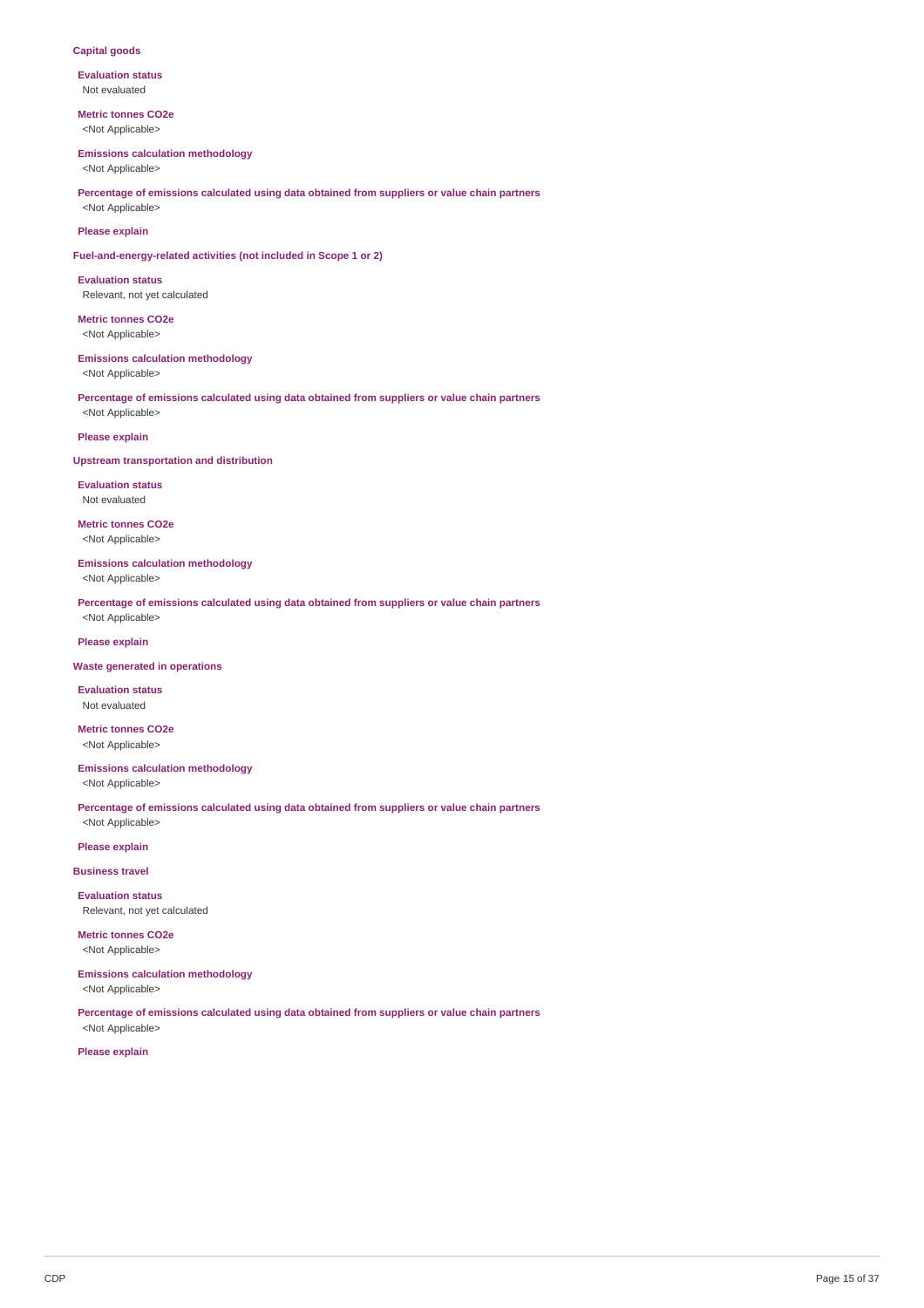#### **Employee commuting**

**Evaluation status** Not evaluated

**Metric tonnes CO2e** <Not Applicable>

#### **Emissions calculation methodology**

<Not Applicable>

### **Percentage of emissions calculated using data obtained from suppliers or value chain partners** <Not Applicable>

### **Please explain**

#### **Upstream leased assets**

**Evaluation status** Not evaluated

**Metric tonnes CO2e** <Not Applicable>

### **Emissions calculation methodology**

<Not Applicable>

**Percentage of emissions calculated using data obtained from suppliers or value chain partners** <Not Applicable>

### **Please explain**

### **Downstream transportation and distribution**

**Evaluation status** Not evaluated

**Metric tonnes CO2e** <Not Applicable>

### **Emissions calculation methodology**

<Not Applicable>

**Percentage of emissions calculated using data obtained from suppliers or value chain partners** <Not Applicable>

### **Please explain**

#### **Processing of sold products**

**Evaluation status** Not evaluated

**Metric tonnes CO2e** <Not Applicable>

### **Emissions calculation methodology** <Not Applicable>

**Percentage of emissions calculated using data obtained from suppliers or value chain partners** <Not Applicable>

**Please explain**

### **Use of sold products**

**Evaluation status** Not evaluated

**Metric tonnes CO2e** <Not Applicable>

## **Emissions calculation methodology**

<Not Applicable>

**Percentage of emissions calculated using data obtained from suppliers or value chain partners** <Not Applicable>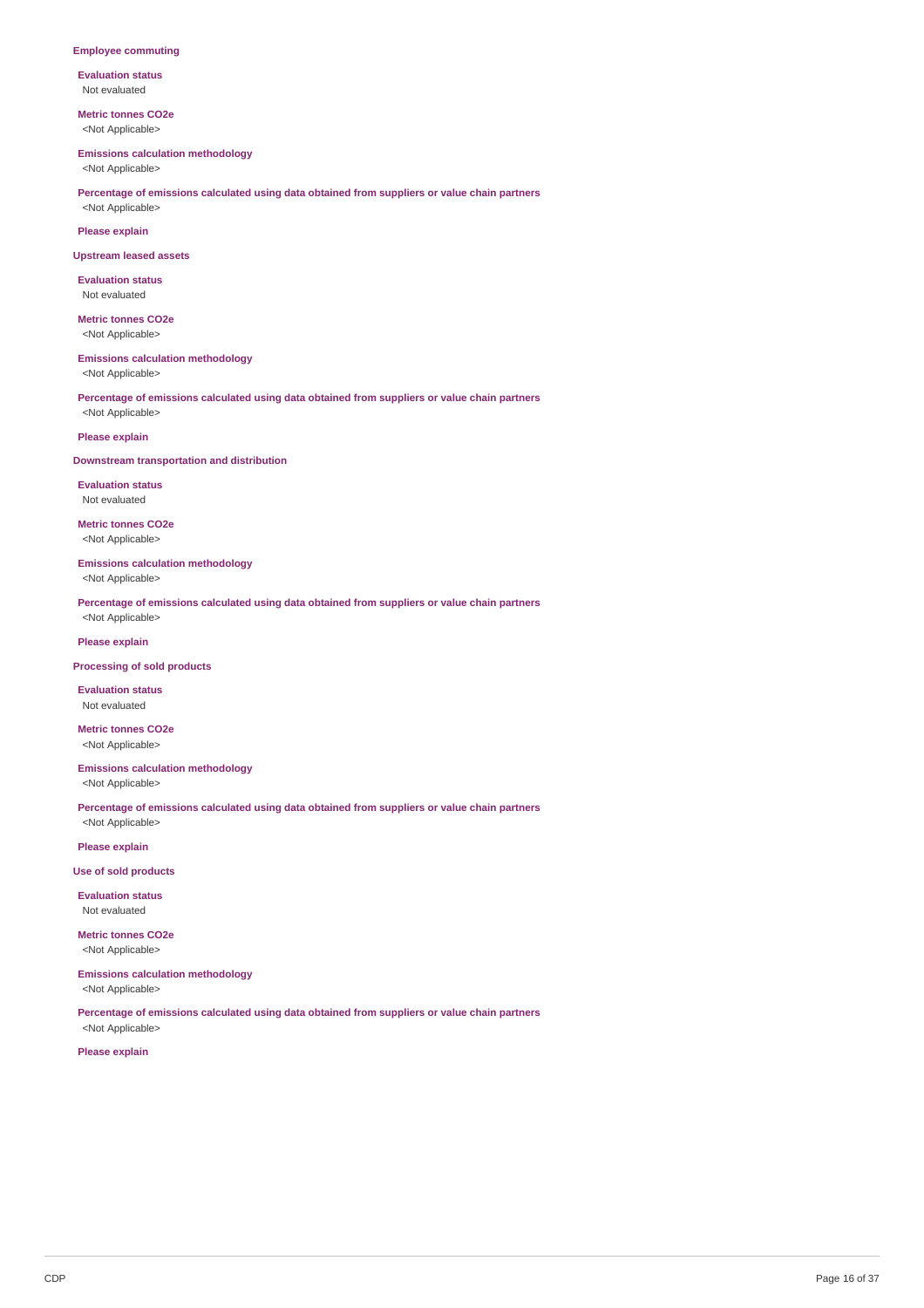#### **End of life treatment of sold products**

**Evaluation status** Not evaluated

**Metric tonnes CO2e** <Not Applicable>

#### **Emissions calculation methodology**

<Not Applicable>

**Percentage of emissions calculated using data obtained from suppliers or value chain partners** <Not Applicable>

### **Please explain**

#### **Downstream leased assets**

**Evaluation status** Not evaluated

**Metric tonnes CO2e** <Not Applicable>

### **Emissions calculation methodology**

<Not Applicable>

**Percentage of emissions calculated using data obtained from suppliers or value chain partners** <Not Applicable>

### **Please explain**

#### **Franchises**

**Evaluation status** Not evaluated

**Metric tonnes CO2e** <Not Applicable>

### **Emissions calculation methodology**

<Not Applicable>

**Percentage of emissions calculated using data obtained from suppliers or value chain partners** <Not Applicable>

### **Please explain**

**Investments**

### **Evaluation status** Not evaluated

**Metric tonnes CO2e** <Not Applicable>

## **Emissions calculation methodology**

<Not Applicable>

**Percentage of emissions calculated using data obtained from suppliers or value chain partners** <Not Applicable>

**Please explain**

### **Other (upstream)**

**Evaluation status**

## **Metric tonnes CO2e**

<Not Applicable>

## **Emissions calculation methodology**

<Not Applicable>

**Percentage of emissions calculated using data obtained from suppliers or value chain partners** <Not Applicable>

**Please explain**

### **Other (downstream)**

**Evaluation status**

**Metric tonnes CO2e**

## <Not Applicable>

**Emissions calculation methodology** <Not Applicable>

**Percentage of emissions calculated using data obtained from suppliers or value chain partners** <Not Applicable>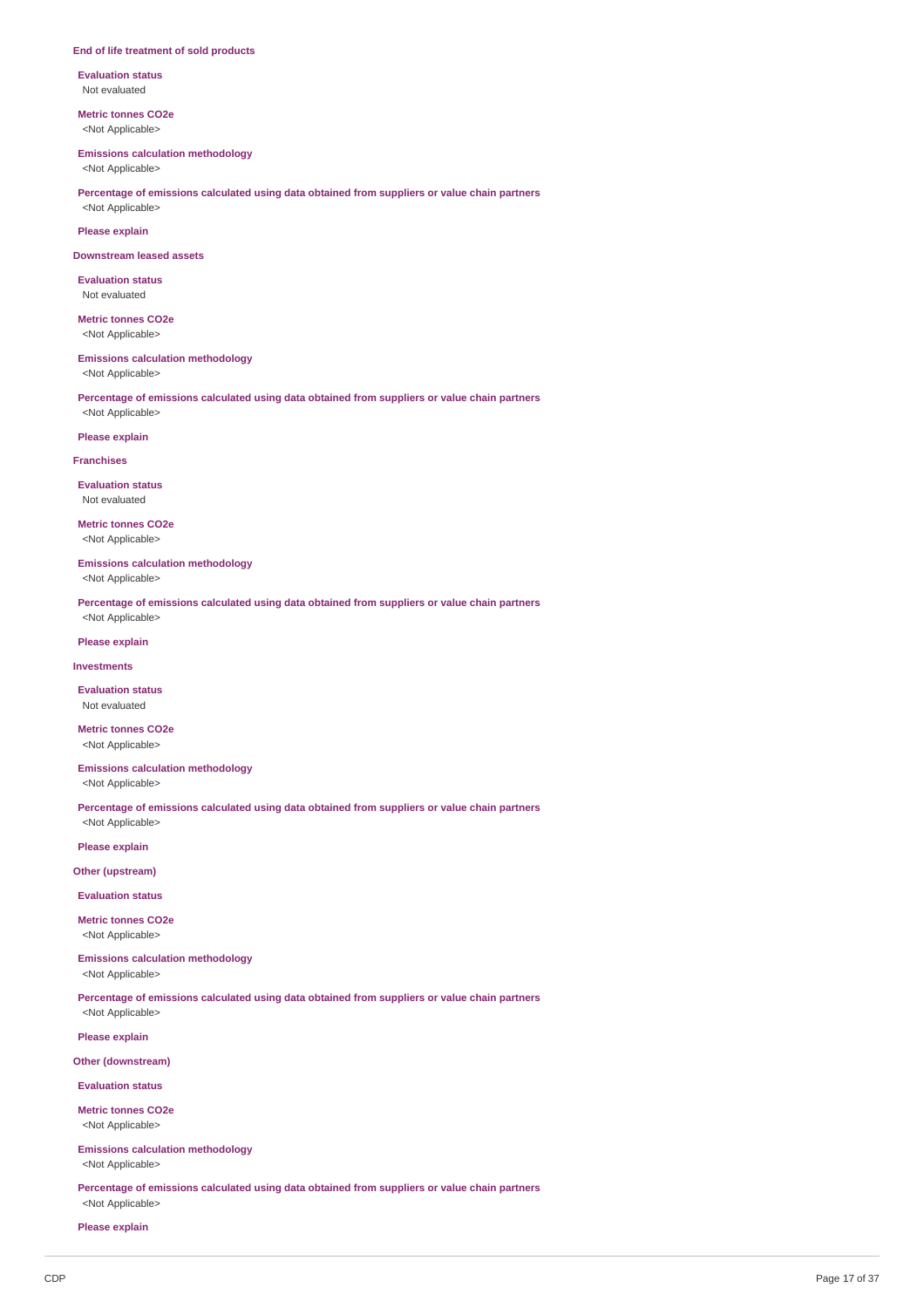### C6.7

**(C6.7) Are carbon dioxide emissions from biogenic carbon relevant to your organization?** No

### C6.10

(C6.10) Describe your gross global combined Scope 1 and 2 emissions for the reporting year in metric tons CO2e per unit currency total revenue and provide any **additional intensity metrics that are appropriate to your business operations.**

**Intensity figure** 16.39 **Metric numerator (Gross global combined Scope 1 and 2 emissions, metric tons CO2e)** 312859 **Metric denominator** Other, please specify (Million units of revenue (USD)) **Metric denominator: Unit total** 19085 **Scope 2 figure used** Location-based

**% change from previous year** 7.45

**Direction of change** Decreased

#### **Reason for change**

Danaher's total Scope 1+2 GHG emissions remained essentially the same from 2019-2020 (less than 0.4% increase), while our revenue increased slightly.

### C7. Emissions breakdowns

### C7.1

**(C7.1) Does your organization break down its Scope 1 emissions by greenhouse gas type?** No

### C7.2

### **(C7.2) Break down your total gross global Scope 1 emissions by country/region.**

| Country/Region                                       | Scope 1 emissions (metric tons CO2e) |
|------------------------------------------------------|--------------------------------------|
| Australia                                            | 118                                  |
| Belgium                                              | 258                                  |
| Brazil                                               | 22                                   |
| Canada                                               | 658                                  |
| Chile                                                | 12                                   |
| China                                                | 56                                   |
| Colombia                                             | 6.7                                  |
| France                                               | 1342                                 |
| Germany                                              | 43335                                |
| India                                                | 5.2                                  |
| Ireland                                              | 308                                  |
| Japan                                                | 475                                  |
| Netherlands                                          | 442                                  |
| Norway                                               | 2.7                                  |
| Poland                                               | 443                                  |
| Sweden                                               | 2.6                                  |
| Switzerland                                          | 68                                   |
| Taiwan, Greater China                                | 0.09                                 |
| Thailand                                             | 2.5                                  |
| United Kingdom of Great Britain and Northern Ireland | 3301                                 |
| United States of America                             | 65957                                |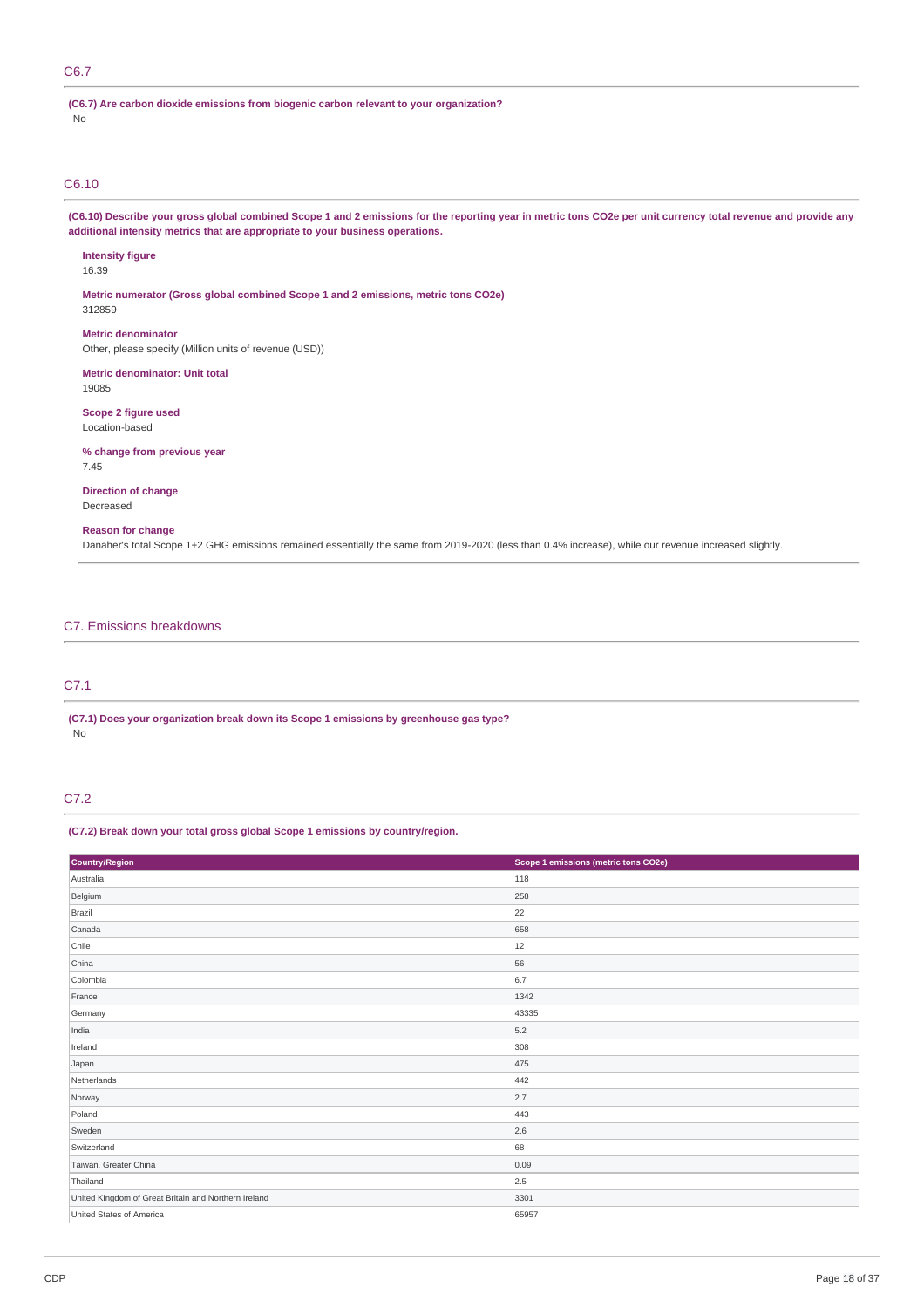### C7.3

**(C7.3) Indicate which gross global Scope 1 emissions breakdowns you are able to provide.** Please select

### C7.5

### **(C7.5) Break down your total gross global Scope 2 emissions by country/region.**

| Country/Region                                          | Scope 2, location-based<br>(metric tons CO2e) | Scope 2, market-based<br>(metric tons CO2e) | Purchased and consumed electricity,<br>heat, steam or cooling (MWh) | Purchased and consumed low-carbon electricity, heat, steam or cooling<br>accounted for in Scope 2 market-based approach (MWh) |
|---------------------------------------------------------|-----------------------------------------------|---------------------------------------------|---------------------------------------------------------------------|-------------------------------------------------------------------------------------------------------------------------------|
| Australia                                               | 1539                                          |                                             | 2028                                                                |                                                                                                                               |
| Austria                                                 | 23                                            |                                             | 522                                                                 |                                                                                                                               |
| Belgium                                                 | 1110                                          |                                             | 6461                                                                |                                                                                                                               |
| Brazil                                                  | 101                                           |                                             | 844                                                                 |                                                                                                                               |
| Canada                                                  | 1462                                          |                                             | 9782                                                                |                                                                                                                               |
| Chile                                                   | 327                                           |                                             | 738                                                                 |                                                                                                                               |
| China                                                   | 14515                                         |                                             | 23008                                                               |                                                                                                                               |
| Colombia                                                | 30                                            |                                             | 0.06                                                                |                                                                                                                               |
| Czechia                                                 | 608                                           |                                             | 1146                                                                |                                                                                                                               |
| Finland                                                 | 328                                           |                                             | 2811                                                                |                                                                                                                               |
| France                                                  | 293                                           |                                             | 5599                                                                |                                                                                                                               |
| Germany                                                 | 13415                                         |                                             | 34145                                                               |                                                                                                                               |
| India                                                   | 1473                                          |                                             | 2029                                                                |                                                                                                                               |
| Ireland                                                 | 1897                                          |                                             | 4590                                                                |                                                                                                                               |
| Italy                                                   | 388                                           |                                             | 1174                                                                |                                                                                                                               |
| Japan                                                   | 6156                                          |                                             | 11321                                                               |                                                                                                                               |
| Mexico                                                  | 785                                           |                                             | 1692                                                                |                                                                                                                               |
| Netherlands                                             | 1828                                          |                                             | 3935                                                                |                                                                                                                               |
| Norway                                                  | 2.4                                           |                                             | 299                                                                 |                                                                                                                               |
| Poland                                                  | 3595                                          |                                             | 4995                                                                |                                                                                                                               |
| Russian Federation                                      | 12                                            |                                             | 33                                                                  |                                                                                                                               |
| Singapore                                               | 4100                                          |                                             | 10416                                                               |                                                                                                                               |
| South Africa                                            | 678                                           |                                             | 717                                                                 |                                                                                                                               |
| Sweden                                                  | 98                                            |                                             | 8036                                                                |                                                                                                                               |
| Switzerland                                             | 13                                            |                                             | 473                                                                 |                                                                                                                               |
| Taiwan, Greater China                                   | 316                                           |                                             | 539                                                                 |                                                                                                                               |
| Thailand                                                | 291                                           |                                             | 609                                                                 |                                                                                                                               |
| United Kingdom of Great<br>Britain and Northern Ireland | 9463                                          |                                             | 33425                                                               |                                                                                                                               |
| United States of America                                | 129372                                        |                                             | 311300                                                              |                                                                                                                               |

### C7.6

**(C7.6) Indicate which gross global Scope 2 emissions breakdowns you are able to provide.** By business division

### C7.6a

### **(C7.6a) Break down your total gross global Scope 2 emissions by business division.**

| <b>Business division</b> | Scope 2, location-based (metric tons CO2e) | Scope 2, market-based (metric tons CO2e) |  |
|--------------------------|--------------------------------------------|------------------------------------------|--|
| Diagnostics              | 59594                                      |                                          |  |

## C7.9

(C7.9) How do your gross global emissions (Scope 1 and 2 combined) for the reporting year compare to those of the previous reporting year? Increased

### C7.9a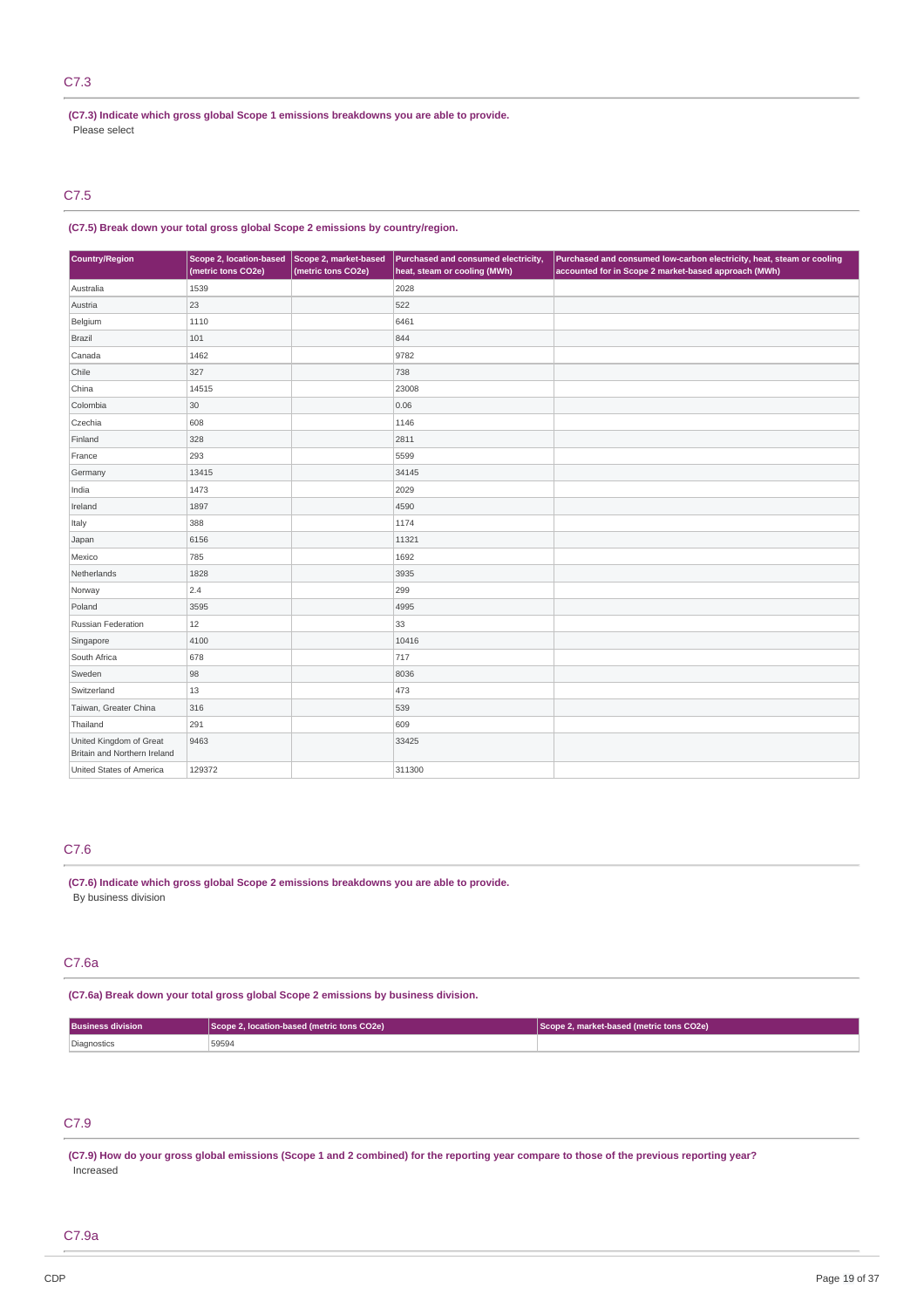### (C7.9a) Identify the reasons for any change in your gross global emissions (Scope 1 and 2 combined), and for each of them specify how your emissions compare **to the previous year.**

|                                         | Change in emissions (metric tons CO2e) | <b>Direction of change</b> | <b>Emissions value (percentage)</b> | Please explain calculation |
|-----------------------------------------|----------------------------------------|----------------------------|-------------------------------------|----------------------------|
| Change in renewable energy consumption  |                                        | <not applicable=""></not>  |                                     |                            |
| Other emissions reduction activities    |                                        | <not applicable=""></not>  |                                     |                            |
| Divestment                              |                                        | <not applicable=""></not>  |                                     |                            |
| Acquisitions                            |                                        | <not applicable=""></not>  |                                     |                            |
| Mergers                                 |                                        | <not applicable=""></not>  |                                     |                            |
| Change in output                        |                                        | <not applicable=""></not>  |                                     |                            |
| Change in methodology                   |                                        | <not applicable=""></not>  |                                     |                            |
| Change in boundary                      |                                        | <not applicable=""></not>  |                                     |                            |
| Change in physical operating conditions |                                        | <not applicable=""></not>  |                                     |                            |
| Unidentified                            |                                        | <not applicable=""></not>  |                                     |                            |
| Other                                   |                                        | <not applicable=""></not>  |                                     |                            |

### C7.9b

(C7.9b) Are your emissions performance calculations in C7.9 and C7.9a based on a location-based Scope 2 emissions figure or a market-based Scope 2 **emissions figure?**

Location-based

### C8. Energy

### C8.1

**(C8.1) What percentage of your total operational spend in the reporting year was on energy?**

### C8.2

### **(C8.2) Select which energy-related activities your organization has undertaken.**

|                                                    | Indicate whether your organization undertook this energy-related activity in the reporting year |
|----------------------------------------------------|-------------------------------------------------------------------------------------------------|
| Consumption of fuel (excluding feedstocks)         | Yes                                                                                             |
| Consumption of purchased or acquired electricity   | Yes                                                                                             |
| Consumption of purchased or acquired heat          | Yes                                                                                             |
| Consumption of purchased or acquired steam         | Yes                                                                                             |
| Consumption of purchased or acquired cooling       | Yes                                                                                             |
| Generation of electricity, heat, steam, or cooling | Yes                                                                                             |

### C8.2a

**(C8.2a) Report your organization's energy consumption totals (excluding feedstocks) in MWh.**

|                                                         | <b>Heating value</b>              |     |                           | MWh from renewable sources MWh from non-renewable sources Total (renewable and non-renewable) MWh |
|---------------------------------------------------------|-----------------------------------|-----|---------------------------|---------------------------------------------------------------------------------------------------|
| Consumption of fuel (excluding feedstock)               | Unable to confirm heating value 0 |     | 539108                    | 539108                                                                                            |
| Consumption of purchased or acquired electricity        | <not applicable=""></not>         |     | 478204                    | 478204                                                                                            |
| Consumption of purchased or acquired heat               | <not applicable=""></not>         |     | 3930                      | 3930                                                                                              |
| Consumption of purchased or acquired steam              | <not applicable=""></not>         |     | 465                       | 465                                                                                               |
| Consumption of purchased or acquired cooling            | <not applicable=""></not>         |     | 3930                      | 3930                                                                                              |
| Consumption of self-generated non-fuel renewable energy | <not applicable=""></not>         | 116 | <not applicable=""></not> | 116                                                                                               |
| Total energy consumption                                | <not applicable=""></not>         | 116 | 1025637                   | 1025753                                                                                           |

### C8.2b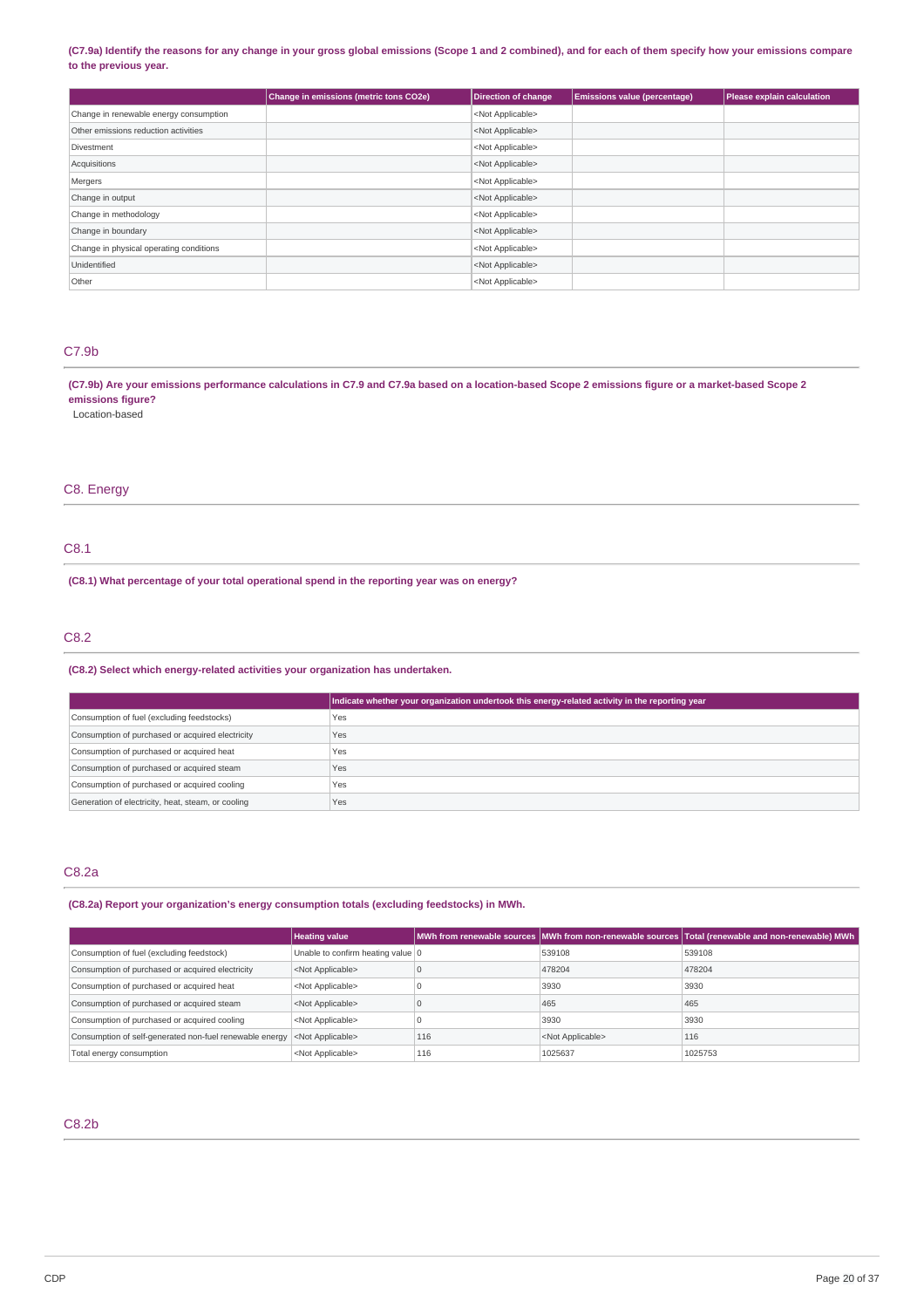#### **(C8.2b) Select the applications of your organization's consumption of fuel.**

|                                                         | Indicate whether your organization undertakes this fuel application |
|---------------------------------------------------------|---------------------------------------------------------------------|
| Consumption of fuel for the generation of electricity   | l No                                                                |
| Consumption of fuel for the generation of heat          | Yes                                                                 |
| Consumption of fuel for the generation of steam         | Yes                                                                 |
| Consumption of fuel for the generation of cooling       | Yes                                                                 |
| Consumption of fuel for co-generation or tri-generation | ! No                                                                |

### C8.2c

**(C8.2c) State how much fuel in MWh your organization has consumed (excluding feedstocks) by fuel type.**

**Fuels (excluding feedstocks)** Aviation Gasoline

**Heating value** Unable to confirm heating value

**Total fuel MWh consumed by the organization** 3745

**MWh fuel consumed for self-generation of electricity** <Not Applicable>

**MWh fuel consumed for self-generation of heat**

**MWh fuel consumed for self-generation of steam**

**MWh fuel consumed for self-generation of cooling**

**MWh fuel consumed for self-cogeneration or self-trigeneration** <Not Applicable>

**Emission factor**

**Unit** Please select

**Emissions factor source**

**Comment**

**Fuels (excluding feedstocks)** Diesel

**Heating value** Unable to confirm heating value

**Total fuel MWh consumed by the organization** 90268

**MWh fuel consumed for self-generation of electricity** <Not Applicable>

**MWh fuel consumed for self-generation of heat**

**MWh fuel consumed for self-generation of steam**

**MWh fuel consumed for self-generation of cooling**

**MWh fuel consumed for self-cogeneration or self-trigeneration** <Not Applicable>

**Emission factor**

**Unit** Please select

**Emissions factor source**

**Comment**

**Fuels (excluding feedstocks)** Fuel Oil Number 2

**Heating value** Unable to confirm heating value

**Total fuel MWh consumed by the organization** 698

**MWh fuel consumed for self-generation of electricity** <Not Applicable>

**MWh fuel consumed for self-generation of heat**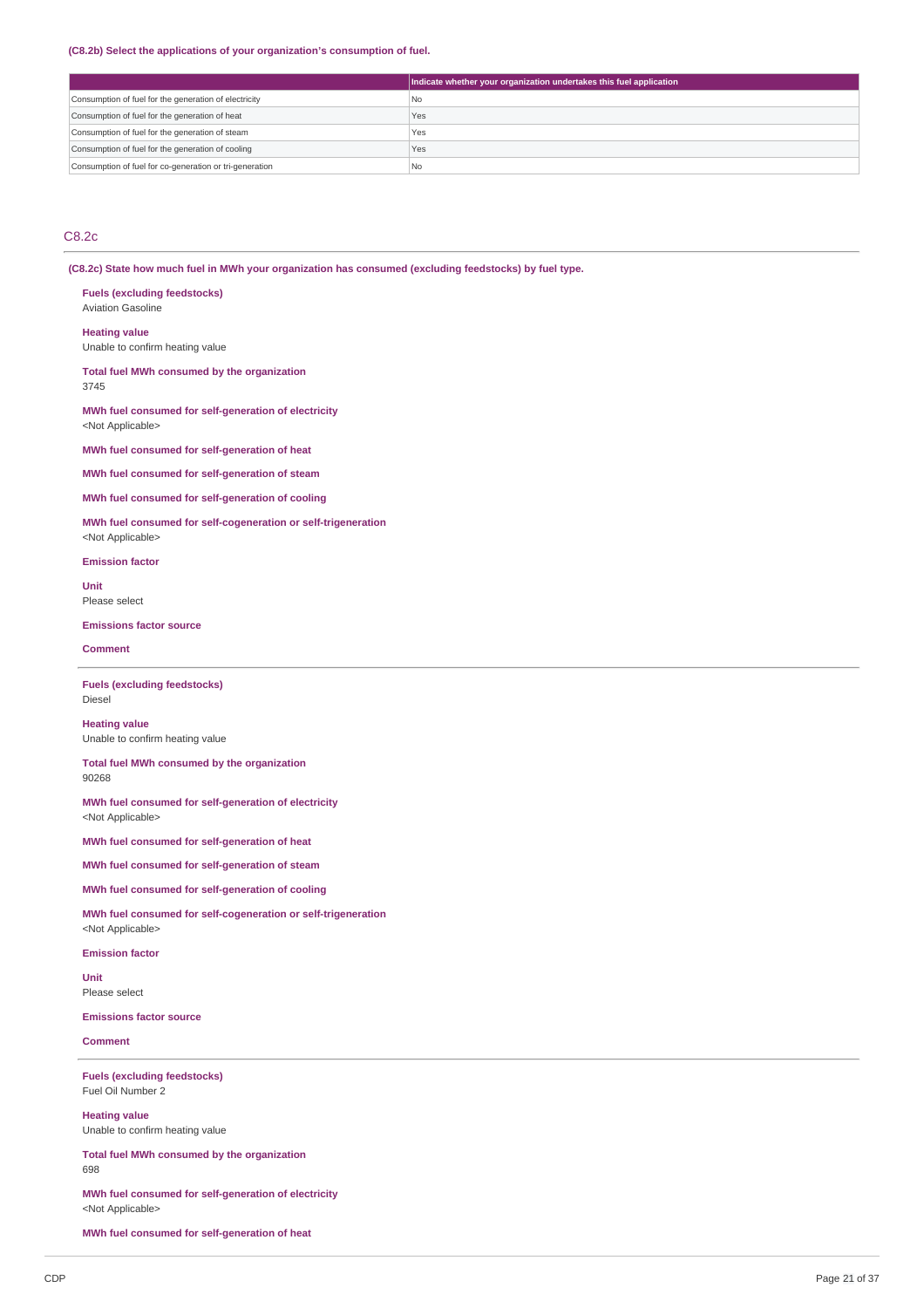#### **MWh fuel consumed for self-generation of steam**

**MWh fuel consumed for self-generation of cooling**

**MWh fuel consumed for self-cogeneration or self-trigeneration** <Not Applicable>

**Emission factor**

**Unit** Please select

**Emissions factor source**

**Comment**

**Fuels (excluding feedstocks)** Motor Gasoline

**Heating value** Unable to confirm heating value

**Total fuel MWh consumed by the organization** 184725

**MWh fuel consumed for self-generation of electricity** <Not Applicable>

**MWh fuel consumed for self-generation of heat**

**MWh fuel consumed for self-generation of steam**

**MWh fuel consumed for self-generation of cooling**

**MWh fuel consumed for self-cogeneration or self-trigeneration** <Not Applicable>

**Emission factor**

**Unit** Please select

**Emissions factor source**

**Comment**

**Fuels (excluding feedstocks)** Kerosene

**Heating value** Unable to confirm heating value

**Total fuel MWh consumed by the organization** 119

**MWh fuel consumed for self-generation of electricity** <Not Applicable>

**MWh fuel consumed for self-generation of heat**

**MWh fuel consumed for self-generation of steam**

**MWh fuel consumed for self-generation of cooling**

**MWh fuel consumed for self-cogeneration or self-trigeneration** <Not Applicable>

**Emission factor**

**Unit** Please select

**Emissions factor source**

**Comment**

**Fuels (excluding feedstocks)** Natural Gas

**Heating value** Unable to confirm heating value

**Total fuel MWh consumed by the organization** 249607

**MWh fuel consumed for self-generation of electricity** <Not Applicable>

**MWh fuel consumed for self-generation of heat**

**MWh fuel consumed for self-generation of steam**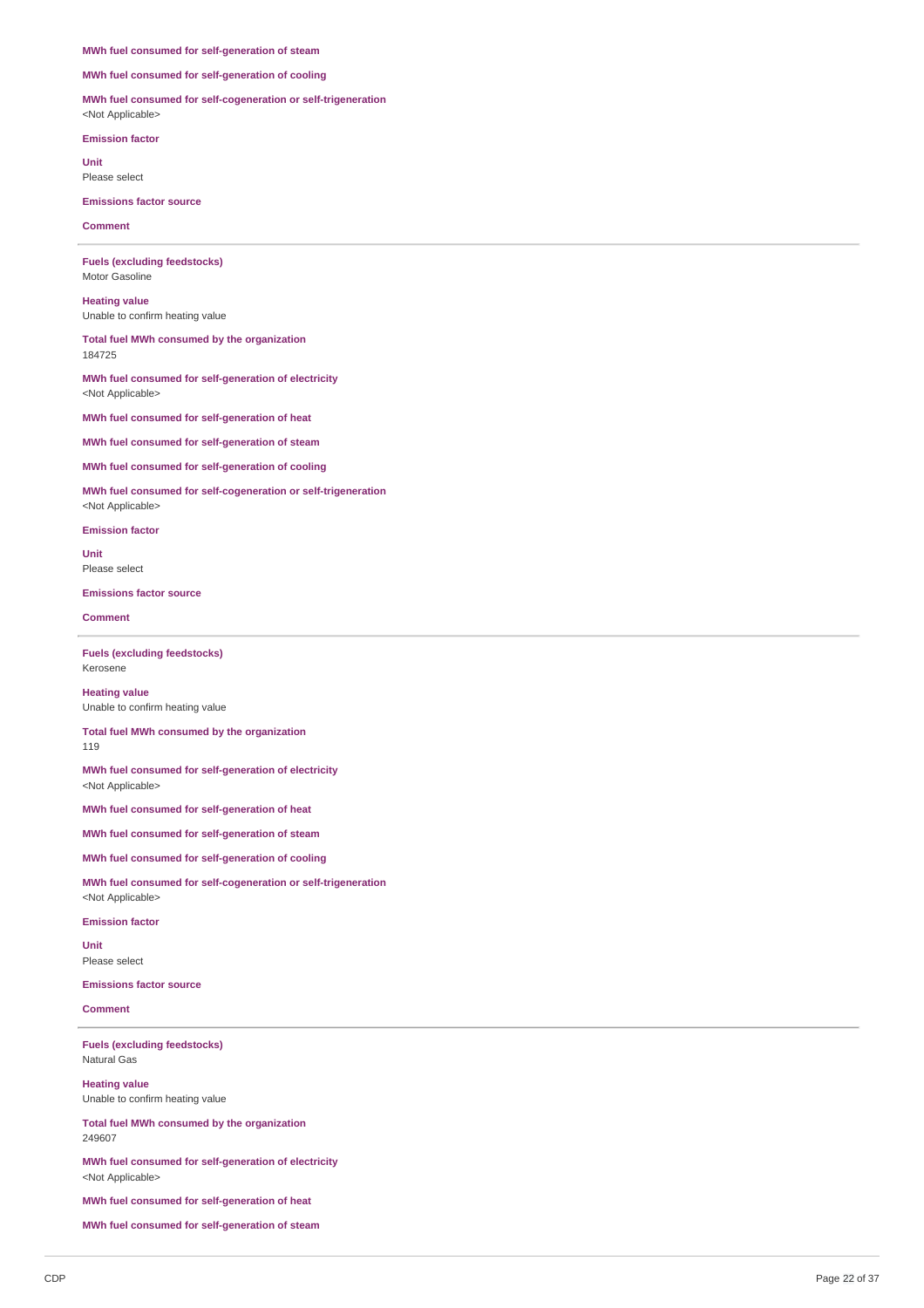### **MWh fuel consumed for self-generation of cooling**

**MWh fuel consumed for self-cogeneration or self-trigeneration** <Not Applicable>

**Emission factor**

**Unit** Please select

**Emissions factor source**

**Comment**

**Fuels (excluding feedstocks)** Propane Gas **Heating value** Unable to confirm heating value **Total fuel MWh consumed by the organization** 9403 **MWh fuel consumed for self-generation of electricity** <Not Applicable> **MWh fuel consumed for self-generation of heat MWh fuel consumed for self-generation of steam MWh fuel consumed for self-generation of cooling MWh fuel consumed for self-cogeneration or self-trigeneration** <Not Applicable> **Emission factor Unit** Please select **Emissions factor source**

**Comment**

### C8.2d

(C8.2d) Provide details on the electricity, heat, steam, and cooling your organization has generated and consumed in the reporting year.

|                 | $ $ (MWh) | Total Gross generation   Generation that is consumed by the<br>organization (MWh) | (MWh) | Gross generation from renewable sources Generation from renewable sources that is consumed by the<br>organization (MWh) |
|-----------------|-----------|-----------------------------------------------------------------------------------|-------|-------------------------------------------------------------------------------------------------------------------------|
| Electricity 116 |           | 116                                                                               | 116   | 116                                                                                                                     |
| Heat            |           |                                                                                   |       |                                                                                                                         |
| Steam           |           |                                                                                   |       |                                                                                                                         |
| Cooling         |           |                                                                                   |       |                                                                                                                         |

### C9. Additional metrics

### C9.1

**(C9.1) Provide any additional climate-related metrics relevant to your business.**

### C10. Verification

### C10.1

**(C10.1) Indicate the verification/assurance status that applies to your reported emissions.**

|                                          | Verification/assurance status            |
|------------------------------------------|------------------------------------------|
| Scope 1                                  | No third-party verification or assurance |
| Scope 2 (location-based or market-based) | No third-party verification or assurance |
| Scope 3                                  | No third-party verification or assurance |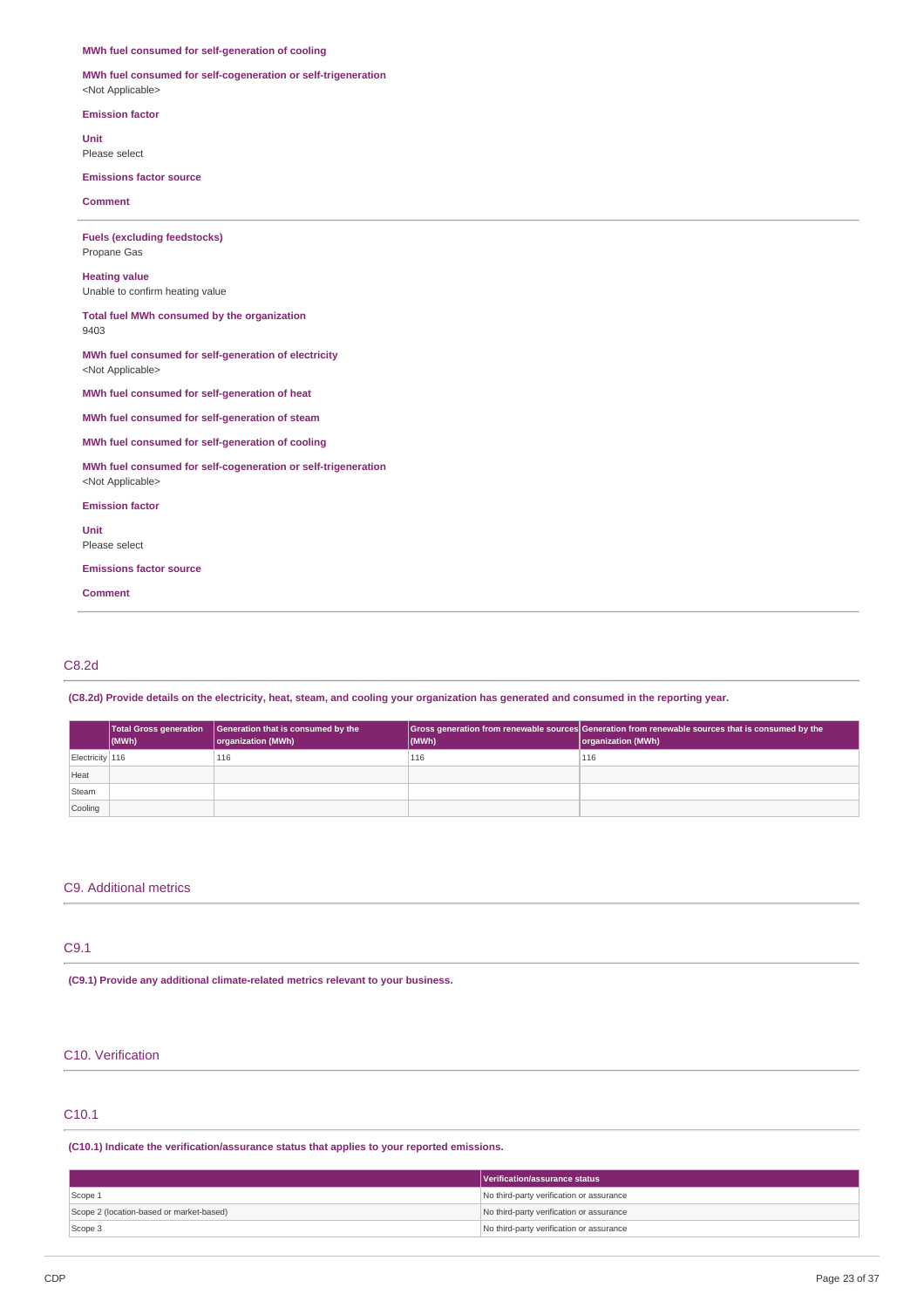### C10.2

(C10.2) Do you verify any climate-related information reported in your CDP disclosure other than the emissions figures reported in C6.1, C6.3, and C6.5? No, we do not verify any other climate-related information reported in our CDP disclosure

### C11. Carbon pricing

### C11.1

(C11.1) Are any of your operations or activities regulated by a carbon pricing system (i.e. ETS, Cap & Trade or Carbon Tax)? Yes

### C11.1a

### **(C11.1a) Select the carbon pricing regulation(s) which impacts your operations.**

EU ETS

Other carbon tax, please specify (UK Streamlined Energy and Carbon Reporting (SECR)) Other carbon tax, please specify (German carbon tax)

### C11.1b

**(C11.1b) Complete the following table for each of the emissions trading schemes you are regulated by.**

**EU ETS**

**% of Scope 1 emissions covered by the ETS**

**% of Scope 2 emissions covered by the ETS**

**Period start date**

**Period end date**

**Allowances allocated**

**Allowances purchased**

**Verified Scope 1 emissions in metric tons CO2e**

**Verified Scope 2 emissions in metric tons CO2e**

**Details of ownership**

**Comment**

Certain of our Operating Companies are subject to the EU ETS.

### C11.1c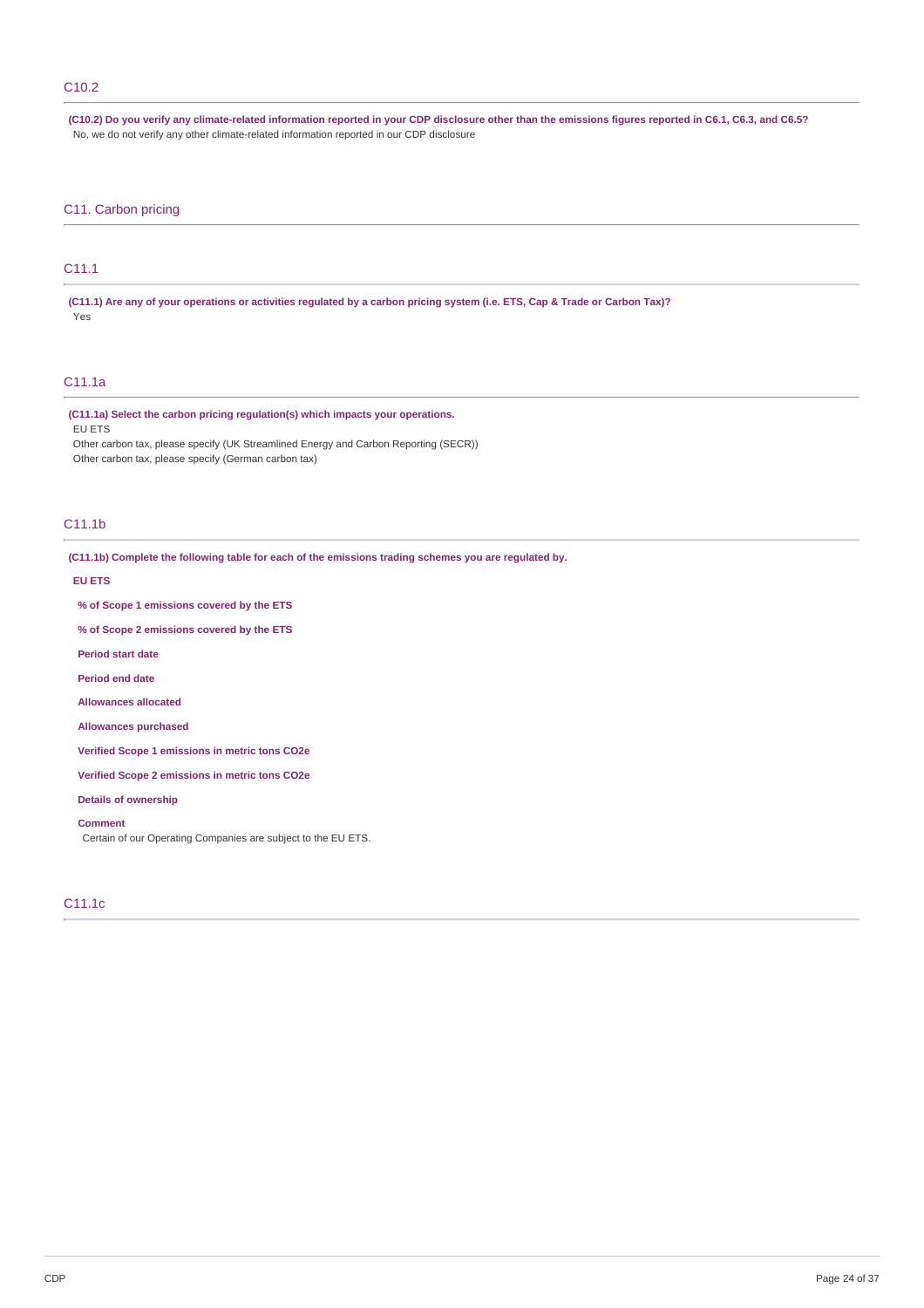#### **(C11.1c) Complete the following table for each of the tax systems you are regulated by.**

**Other carbon tax, please specify**

#### **Period start date**

**Period end date**

**% of total Scope 1 emissions covered by tax**

**Total cost of tax paid**

### **Comment**

Certain of our Operating Companies are subject to UK Streamlined Energy and Carbon Reporting (SECR).

### **Other carbon tax, please specify**

**Period start date**

**Period end date**

**% of total Scope 1 emissions covered by tax**

#### **Total cost of tax paid**

**Comment**

Certain of our Operating Companies are subject to a German carbon tax.

### C11.1d

(C11.1d) What is your strategy for complying with the systems you are regulated by or anticipate being regulated by?

### C<sub>11.2</sub>

**(C11.2) Has your organization originated or purchased any project-based carbon credits within the reporting period?** Yes

### C11.2a

(C11.2a) Provide details of the project-based carbon credits originated or purchased by your organization in the reporting period.

#### **Credit origination or credit purchase** Credit purchase

**Project type** CO2 usage

### **Project identification**

This credit purchase was made by Pall Corporation, a Danaher Operating Company. Project 4828 : Natural Gas based grid connected power project at Peddapuram, A.P. by Gautami Power Limited

### **Verified to which standard**

CDM (Clean Development Mechanism)

### **Number of credits (metric tonnes CO2e)**

285

285

### **Number of credits (metric tonnes CO2e): Risk adjusted volume**

**Credits cancelled** Not relevant

### **Purpose, e.g. compliance** Voluntary Offsetting

### C11.3

**(C11.3) Does your organization use an internal price on carbon?** No, and we do not currently anticipate doing so in the next two years

### C12. Engagement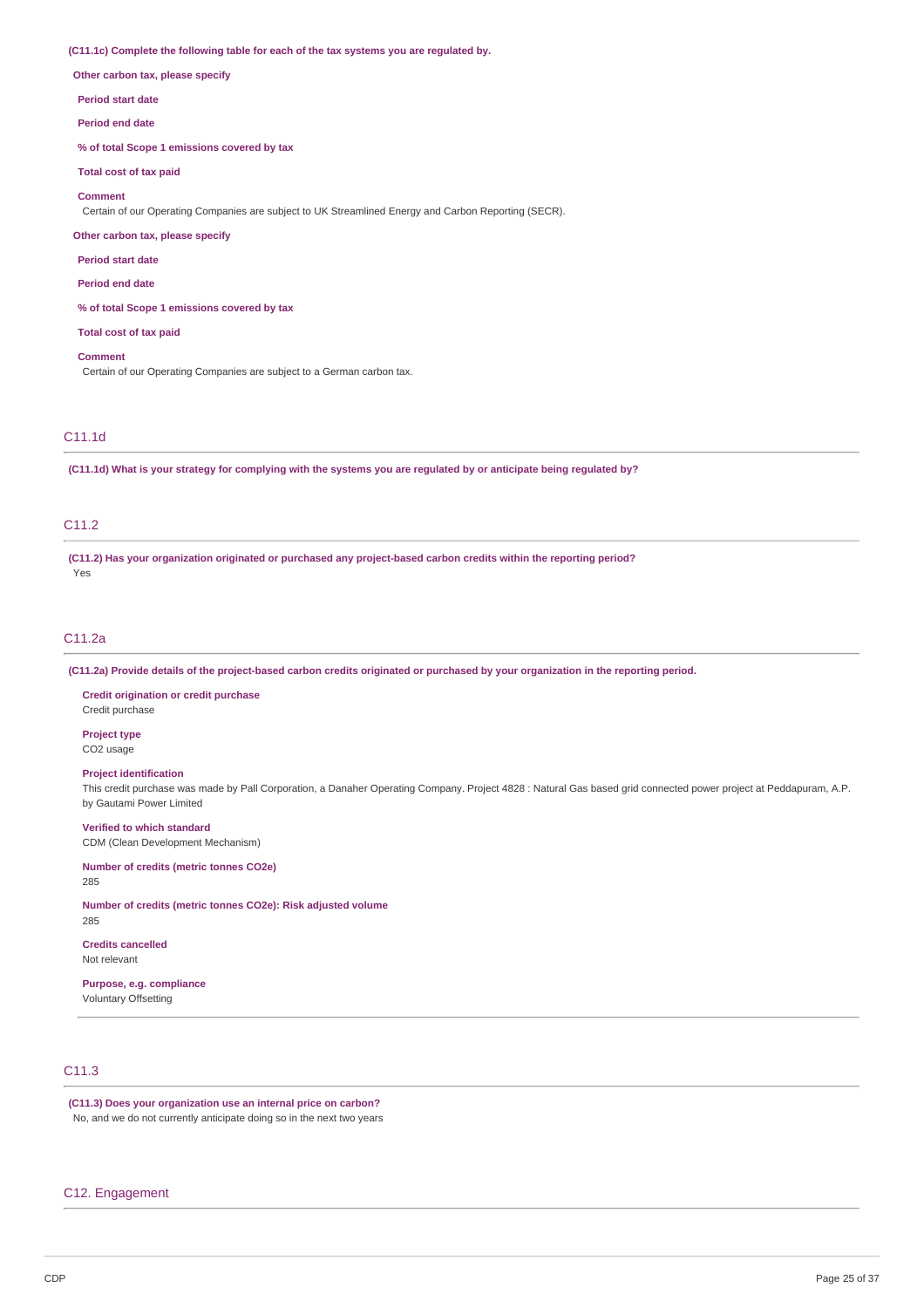### C12.1

# **(C12.1) Do you engage with your value chain on climate-related issues?**

Yes, our suppliers

### C12.1a

**(C12.1a) Provide details of your climate-related supplier engagement strategy.**

### **Type of engagement**

Information collection (understanding supplier behavior)

#### **Details of engagement**

Collect climate change and carbon information at least annually from suppliers

**% of suppliers by number**

**% total procurement spend (direct and indirect)**

**% of supplier-related Scope 3 emissions as reported in C6.5**

**Rationale for the coverage of your engagement**

**Impact of engagement, including measures of success**

#### **Comment**

In 2021, we expect to complete the implementation of a platform that will assess, among other things, the climate-related performance of a substantial portion of our direct suppliers. Such performance will factor into an overall sustainability scoring methodology.

### C12.3

(C12.3) Do you engage in activities that could either directly or indirectly influence public policy on climate-related issues through any of the following? No

### C12.3g

**(C12.3g) Why do you not engage with policy makers on climate-related issues?**

### C12.4

(C12.4) Have you published information about your organization's response to climate change and GHG emissions performance for this reporting year in places **other than in your CDP response? If so, please attach the publication(s).**

**Publication**

In voluntary sustainability report

**Status** Please select

**Attach the document**

## **Page/Section reference**

#### **Content elements** Governance

Strategy Risks & opportunities Emissions figures Emission targets Other metrics

#### **Comment**

Danaher expects to publish our 2021 Sustainability Report in the Fall of 2021.

### C15. Signoff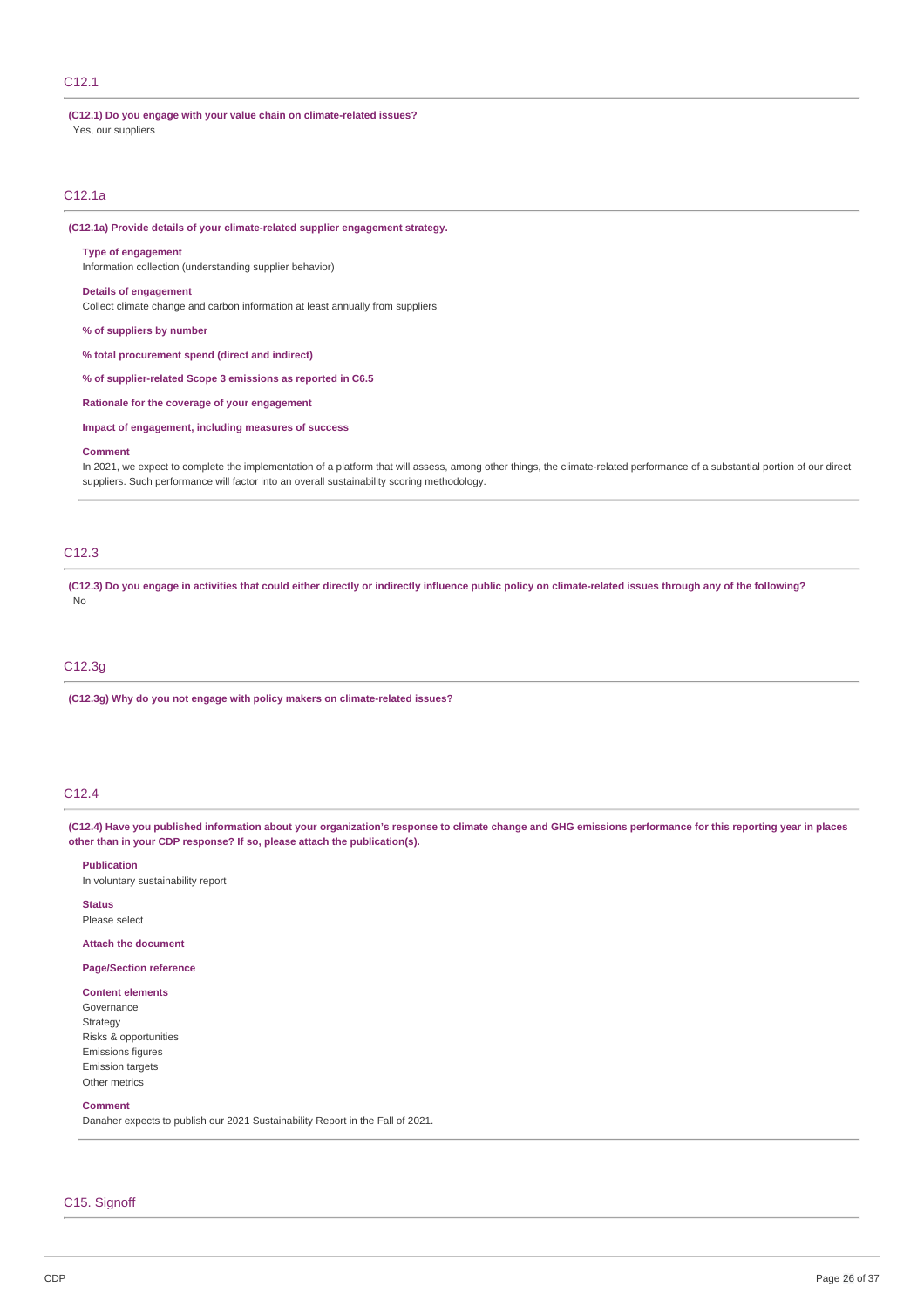### C-FI

(C-FI) Use this field to provide any additional information or context that you feel is relevant to your organization's response. Please note that this field is optional **and is not scored.**

### C15.1

**(C15.1) Provide details for the person that has signed off (approved) your CDP climate change response.**

| Job title |  | Corresponding job category                                                                                                                                                                                  |  |  |
|-----------|--|-------------------------------------------------------------------------------------------------------------------------------------------------------------------------------------------------------------|--|--|
|           |  | Row 1   Vice President, Deputy General Counsel and Secretary   Other, please specify (The Vice President, Deputy General Counsel and Secretary is also the Chair of the Sustainability Steering Committee.) |  |  |

### SC. Supply chain module

### SC0.0

**(SC0.0) If you would like to do so, please provide a separate introduction to this module.**

### SC0.1

**(SC0.1) What is your company's annual revenue for the stated reporting period?**

|       | Annual Revenue |
|-------|----------------|
| Row 1 |                |
|       |                |

### SC0.2

**(SC0.2) Do you have an ISIN for your company that you would be willing to share with CDP?** Please select

### SC1.1

(SC1.1) Allocate your emissions to your customers listed below according to the goods or services you have sold them in this reporting period.

**Requesting member** AstraZeneca

**Scope of emissions** Scope 1

**Allocation level** Business unit (subsidiary company)

#### **Allocation level detail**

This allocation is attributable only to Pall Corporation, a Danaher Operating Company.

**Emissions in metric tonnes of CO2e**

**Uncertainty (±%)**

5

120.2

### **Major sources of emissions**

Natural Gas (82%) Leased Vehicles (service, sales, fleet) - 12.94%

**Verified**

No

### **Allocation method**

Allocation based on the market value of products purchased

### Please explain how you have identified the GHG source, including major limitations to this process and assumptions made

Scope 1 emissions allocated on sales as a % of Pall Corporation combined sales. Scope 1 emissions do not include GHG emissions by HFC or PFC refrigerants. This allocation is based on Pall emissions only. The allocated emission value is not verified because we don't publicly release revenue data for Pall Corporation; however, Pall's Scope 1, 2 and 3 emissions were externally verified. This allocation method makes the most sense for Pall products, since products may be manufactured, processed and assembled at multiple facilities. A limitation to this method is that Pall has manufacturing plants with higher emission factors/higher energy intensity that the products may not have been processed in.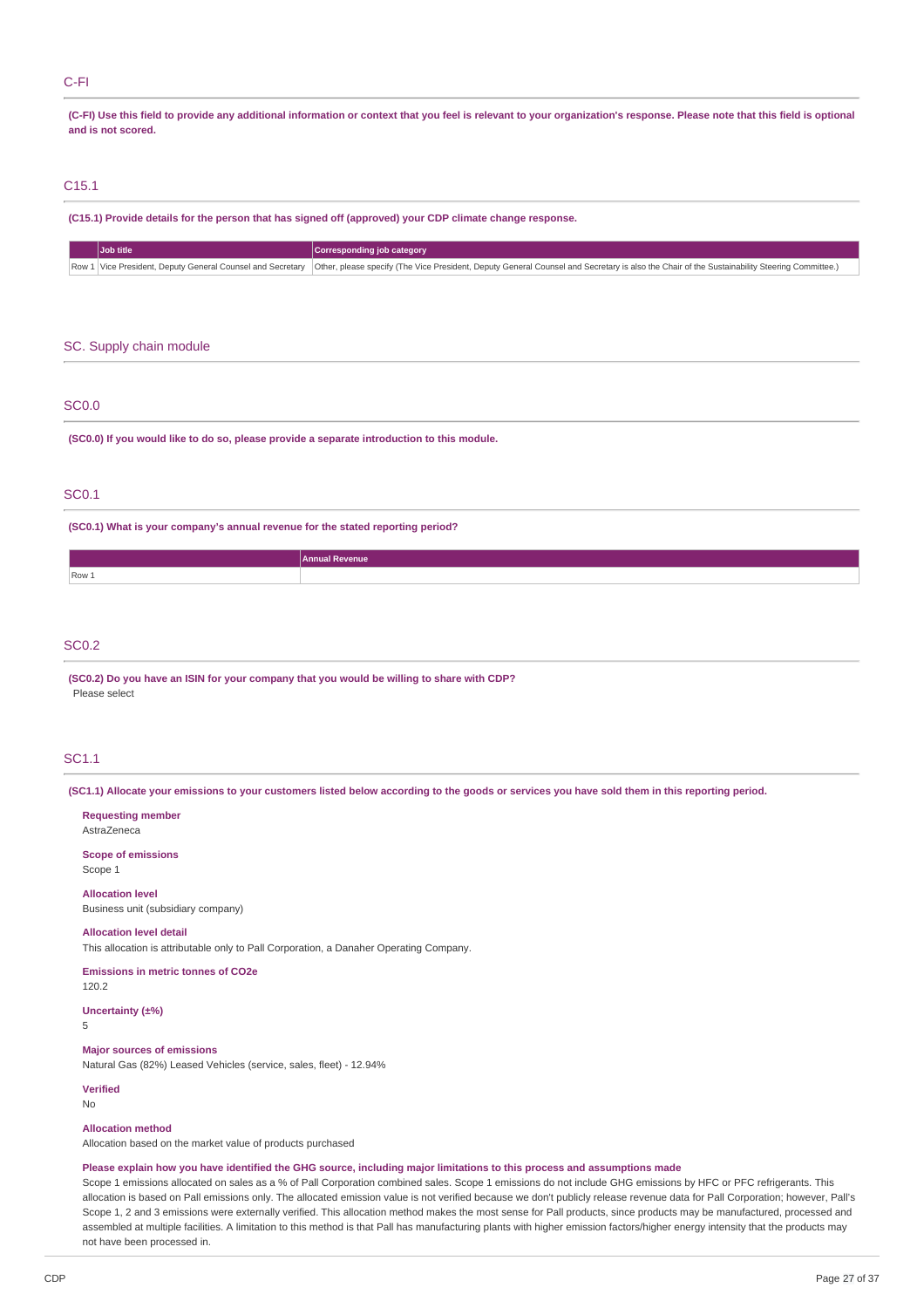## **Requesting member**

AstraZeneca

**Scope of emissions** Scope 2

**Allocation level**

Business unit (subsidiary company)

### **Allocation level detail**

This allocation is attributable only to Pall Corporation, a Danaher Operating Company.

### **Emissions in metric tonnes of CO2e**

249.9

**Uncertainty (±%)** 5

### **Major sources of emissions**

Electricity, Purchased Steam

**Verified** No

### **Allocation method**

Allocation based on the market value of products purchased

#### Please explain how you have identified the GHG source, including major limitations to this process and assumptions made

Scope 2 emissions allocated on sales as a % of Pall Corporation combined sales. This allocation is based on Pall emissions only. The allocated emission value is not verified because we don't publicly release revenue data for Pall Corporation; however, Pall's Scope 1, 2 and 3 emissions were externally verified. This allocation method makes the most sense for Pall products, since products may be manufactured, processed and assembled at multiple facilities. A limitation to this method is that Pall has manufacturing plants with higher emission factors/higher energy intensity that the products may not have been processed in.

#### **Requesting member**

AstraZeneca

**Scope of emissions** Scope 3

**Allocation level** Business unit (subsidiary company)

#### **Allocation level detail**

This allocation is attributable only to Pall Corporation, a Danaher Operating Company.

### **Emissions in metric tonnes of CO2e**

4938.5

### **Uncertainty (±%)**

5

### **Major sources of emissions**

Purchased Goods and Services (64%), Capital Goods (12.5%) Upstream Transport (11.5%)

**Verified** No

#### **Allocation method**

Allocation based on the market value of products purchased

#### Please explain how you have identified the GHG source, including major limitations to this process and assumptions made

Scope 3 emissions allocated on sales as a % of Pall Corporation combined sales. This allocation is based on Pall emissions only. The allocated emission value is not verified because we don't publicly release revenue data for Pall Corporation; however, Pall's Scope 1, 2 and 3 emissions were externally verified. This allocation method makes the most sense for Pall products, since products may be manufactured, processed and assembled at multiple facilities. Limitations to this method are that Astra Zeneca may be purchasing Pall products that have not been affected by capital investment or have a smaller proportion of upstream transport.

### **Requesting member** Bristol-Myers Squibb

**Scope of emissions** Scope 1

**Allocation level**

Business unit (subsidiary company)

#### **Allocation level detail**

This allocation is attributable only to Pall Corporation, a Danaher Operating Company.

**Emissions in metric tonnes of CO2e**

129.6

### **Uncertainty (±%)**

5

### **Major sources of emissions**

Natural Gas (82%) Leased Vehicles (service, sales, fleet) - 12.94%

**Verified** No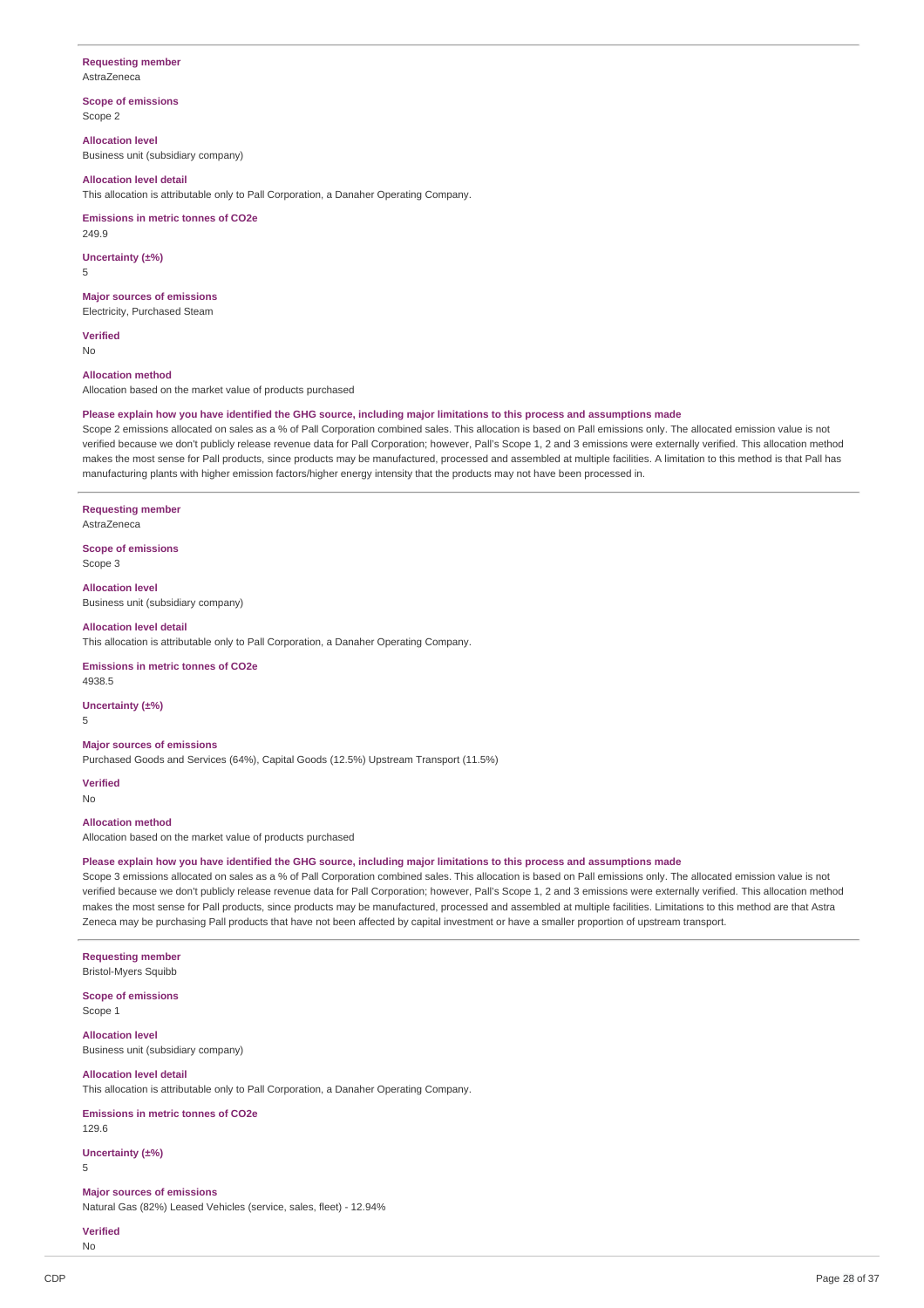#### **Allocation method**

Allocation based on the market value of products purchased

#### Please explain how you have identified the GHG source, including major limitations to this process and assumptions made

Scope 1 emissions allocated on sales as a % of Pall Corporation combined sales. Scope 1 emissions do not include GHG emissions by HFC or PFC refrigerants. This allocation is based on Pall emissions only. The allocated emission value is not verified because we don't publicly release revenue data for Pall Corporation; however, Pall's Scope 1, 2 and 3 emissions were externally verified. This allocation method makes the most sense for Pall products, since products may be manufactured, processed and assembled at multiple facilities. A limitation to this method is that Pall has manufacturing plants with higher emission factors/higher energy intensity that the products may not have been processed in.

**Requesting member** Bristol-Myers Squibb

**Scope of emissions** Scope 2

**Allocation level** Business unit (subsidiary company)

**Allocation level detail**

This allocation is attributable only to Pall Corporation, a Danaher Operating Company.

**Emissions in metric tonnes of CO2e** 269.86

**Uncertainty (±%)** 5

**Major sources of emissions** Electricity (99.9%)

**Verified**

No

#### **Allocation method**

Allocation based on the market value of products purchased

#### Please explain how you have identified the GHG source, including major limitations to this process and assumptions made

Scope 2 emissions allocated on sales as a % of Pall Corporation combined sales. This allocation is based on Pall emissions only. The allocated emission value is not verified because we don't publicly release revenue data for Pall Corporation; however, Pall's Scope 1, 2 and 3 emissions were externally verified. This allocation method makes the most sense for Pall products, since products may be manufactured, processed and assembled at multiple facilities. A limitation to this method is that Pall has manufacturing plants with higher emission factors/higher energy intensity that the products may not have been processed in.

**Requesting member**

Bristol-Myers Squibb **Scope of emissions**

Scope 3

**Allocation level** Business unit (subsidiary company)

**Allocation level detail** This allocation is attributable only to Pall Corporation, a Danaher Operating Company.

**Emissions in metric tonnes of CO2e** 5334.7

**Uncertainty (±%)**

5

#### **Major sources of emissions**

Purchased Goods and Services (64%), Capital Goods (12.5%) Upstream Transport (11.5%)

**Verified**

No

#### **Allocation method**

Allocation based on the market value of products purchased

#### Please explain how you have identified the GHG source, including major limitations to this process and assumptions made

Scope 3 emissions allocated on sales as a % of Pall Corporation combined sales. This allocation is based on Pall emissions only. The allocated emission value is not verified because we don't publicly release revenue data for Pall Corporation; however, Pall's Scope 1, 2 and 3 emissions were externally verified. This allocation method makes the most sense for Pall products, since products may be manufactured, processed and assembled at multiple facilities. Limitations to this method are that Bristol-Myers Squibb may be purchasing Pall products that have not been affected by capital investment or have a smaller proportion of upstream transport.

**Requesting member** Johnson & Johnson

**Scope of emissions** Scope 1

**Allocation level** Business unit (subsidiary company)

**Allocation level detail**

This allocation is attributable only to Pall Corporation, a Danaher Operating Company.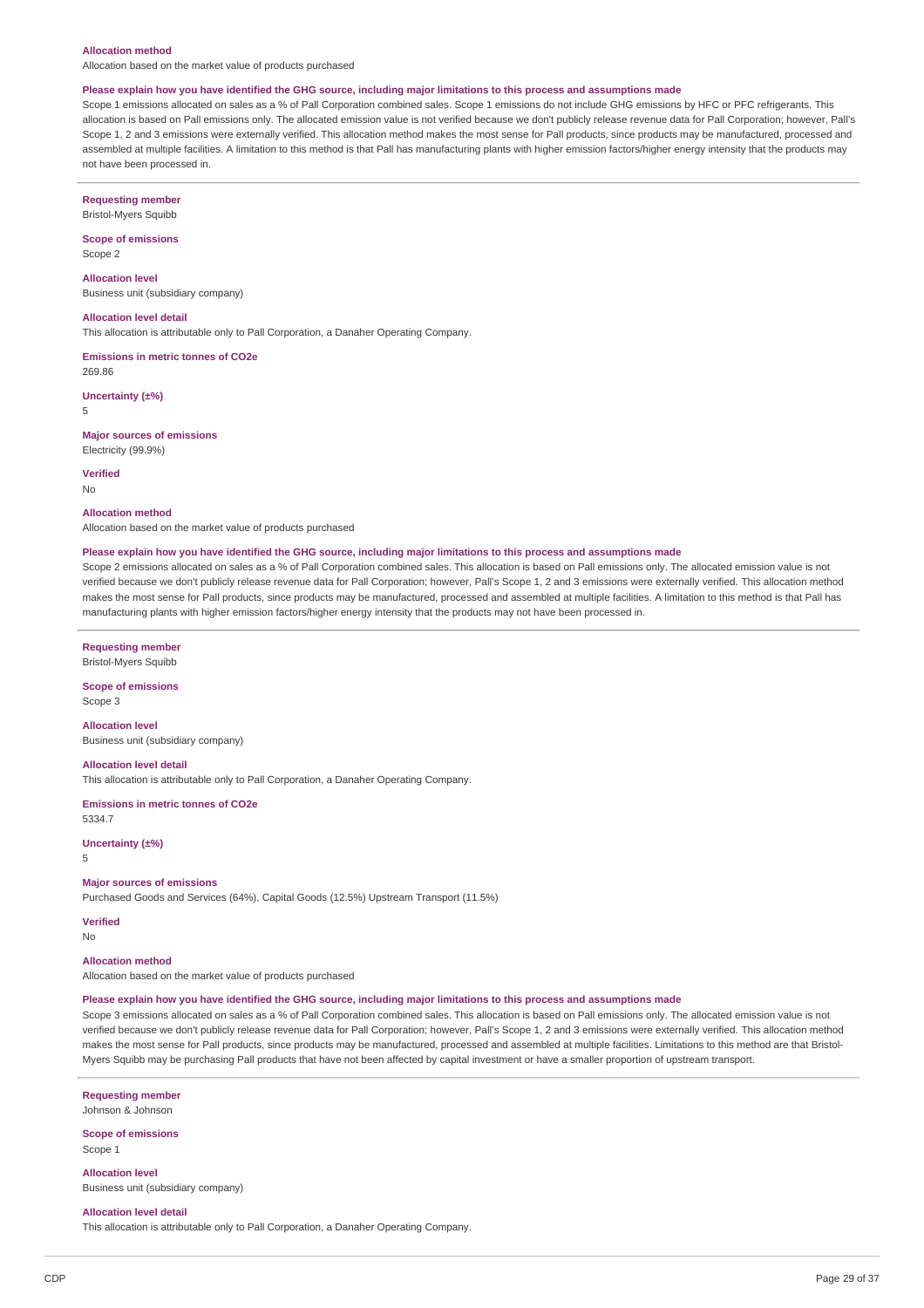#### **Emissions in metric tonnes of CO2e** 134.5

## **Uncertainty (±%)**

5

#### **Major sources of emissions**

Natural Gas (82%) Leased Vehicles (service, sales, fleet) - 12.94%

**Verified**

## No

### **Allocation method**

Allocation based on the market value of products purchased

#### Please explain how you have identified the GHG source, including major limitations to this process and assumptions made

Scope 1 emissions allocated on sales as a % of Pall Corporation combined sales. Scope 1 emissions do not include GHG emissions by HFC or PFC refrigerants. This allocation is based on Pall emissions only. The allocated emission value is not verified because we don't publicly release revenue data for Pall Corporation; however, Pall's Scope 1, 2 and 3 emissions were externally verified. This allocation method makes the most sense for Pall products, since products may be manufactured, processed and assembled at multiple facilities. A limitation to this method is that Pall has manufacturing plants with higher emission factors/higher energy intensity that the products may not have been processed in.

**Requesting member**

Johnson & Johnson

**Scope of emissions** Scope 2

**Allocation level** Business unit (subsidiary company)

#### **Allocation level detail**

This allocation is attributable only to Pall Corporation, a Danaher Operating Company.

**Emissions in metric tonnes of CO2e**

279.9

**Uncertainty (±%)** 5

### **Major sources of emissions**

Electricity (99.9%) **Verified**

No

### **Allocation method**

Allocation based on the market value of products purchased

#### Please explain how you have identified the GHG source, including major limitations to this process and assumptions made

Scope 2 emissions allocated on sales as a % of Pall Corporation combined sales. This allocation is based on Pall emissions only. The allocated emission value is not verified because we don't publicly release revenue data for Pall Corporation; however, Pall's Scope 1, 2 and 3 emissions were externally verified. This allocation method makes the most sense for Pall products, since products may be manufactured, processed and assembled at multiple facilities. A limitation to this method is that Pall has manufacturing plants with higher emission factors/higher energy intensity that the products may not have been processed in.

**Requesting member** Johnson & Johnson

**Scope of emissions** Scope 3

**Allocation level**

Business unit (subsidiary company)

### **Allocation level detail**

This allocation is attributable only to Pall Corporation, a Danaher Operating Company.

**Emissions in metric tonnes of CO2e**

5531.4

**Uncertainty (±%)**

5

### **Major sources of emissions**

Purchased Goods and Services (64%), Capital Goods (12.5%) Upstream Transport (11.5%)

### **Verified**

No

#### **Allocation method**

Allocation based on the market value of products purchased

### Please explain how you have identified the GHG source, including major limitations to this process and assumptions made

Scope 3 emissions allocated on sales as a % of Pall Corporation combined sales. This allocation is based on Pall emissions only. The allocated emission value is not verified because we don't publicly release revenue data for Pall Corporation; however, Pall's Scope 1, 2 and 3 emissions were externally verified. This allocation method makes the most sense for Pall products, since products may be manufactured, processed and assembled at multiple facilities. Limitations to this method are that Johnson & Johnson may be purchasing Pall products that have not been affected by capital investment or have a smaller proportion of upstream transport.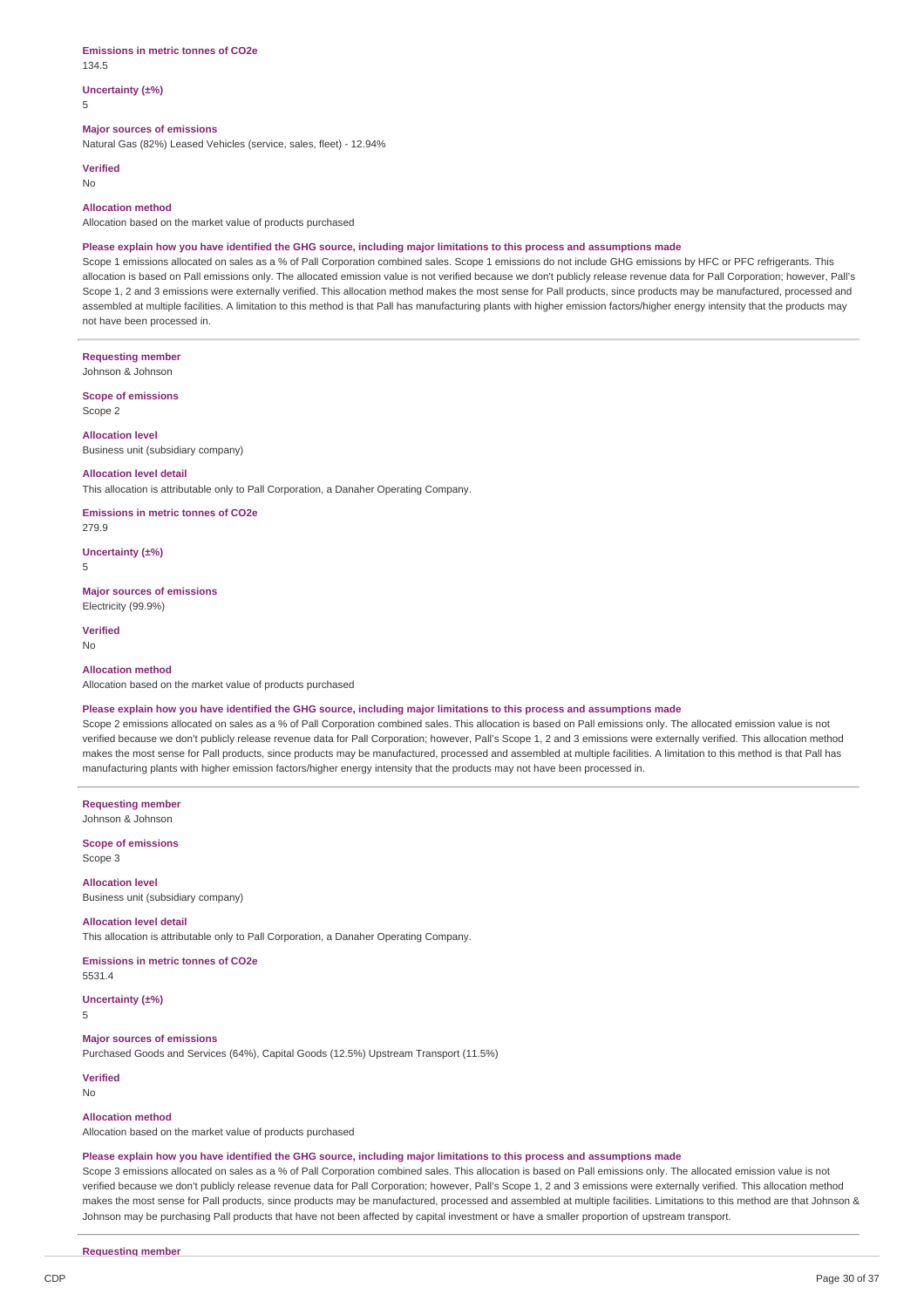**Requesting member** AstraZeneca

### **Scope of emissions** Scope 1

**Allocation level**

Business unit (subsidiary company)

### **Allocation level detail**

This allocation is attributable only to Beckman Coulter Life Sciences, a Danaher Operating Company. The emissions for AstraZeneca are allocated based on Beckman Coulter Life Science's revenue (customer sales as a percentage of total sales).

#### **Emissions in metric tonnes of CO2e**

10.6594

### **Uncertainty (±%)**

5

### **Major sources of emissions**

Natural Gas (97%), Diesel Fuel for generators (3%)

**Verified**

No

### **Allocation method**

Allocation based on the market value of products purchased

### Please explain how you have identified the GHG source, including major limitations to this process and assumptions made

Scope 1 emissions are based on direct emissions from Beckman Coulter Life Sciences facilities. However, Beckman Life Sciences shares some facilities with other Danaher Operating Companies, and emissions from several shared facilities are currently not included in the calculation. HFC or PFC refrigerants and fleet emissions are not included. Using market value allocation makes sense for Beckman Coulter Life Sciences, as our products may be manufactured, processed, and assembled at multiple facilities. A limitation to this method is that we have manufacturing plants with higher emission factors/higher energy intensity that the products may not have been processed in. The emission value is not verified because we don't publicly release revenue data for Beckman Coulter Life Sciences; however, we have confidence in the emissions data because we have five internal verification steps before data are released.

#### **Requesting member**

AstraZeneca

#### **Scope of emissions** Scope 2

**Allocation level**

Business unit (subsidiary company)

#### **Allocation level detail**

This allocation is attributable only to Beckman Coulter Life Sciences, a Danaher Operating Company. The emissions for AstraZeneca are allocated based on Beckman Coulter Life Science's revenue (customer sales as a percentage of total sales).

### **Emissions in metric tonnes of CO2e**

126.9314

### **Uncertainty (±%)**

5

### **Major sources of emissions**

Electricity consumed onsite

**Verified**

### No

### **Allocation method**

Allocation based on the market value of products purchased

### Please explain how you have identified the GHG source, including major limitations to this process and assumptions made

Scope 2 emissions are based on electricity consumption at Beckman Coulter Life Science facilities. However, BEC LS shares some facilities with Danaher Operating Companies, and emissions from several shared facilities are currently not included in the calculation. Using market value allocation makes sense for Beckman Coulter Life Sciences, as our products may be manufactured, processed, and assembled at multiple facilities. A limitation to this method is that we have manufacturing plants with higher emission factors/higher energy intensity that the products may not have been processed in. The emission value is not verified because we don't publicly release revenue data for Beckman Coulter Life Sciences; however, we have confidence in the emissions data because we have five internal verification steps before data are released.

**Requesting member**

Bayer AG

**Scope of emissions** Scope 1

**Allocation level** Business unit (subsidiary company)

**Allocation level detail**

This allocation is attributable only to Pall Corporation, a Danaher Operating Company.

#### **Emissions in metric tonnes of CO2e**

6.1

### **Uncertainty (±%)**

5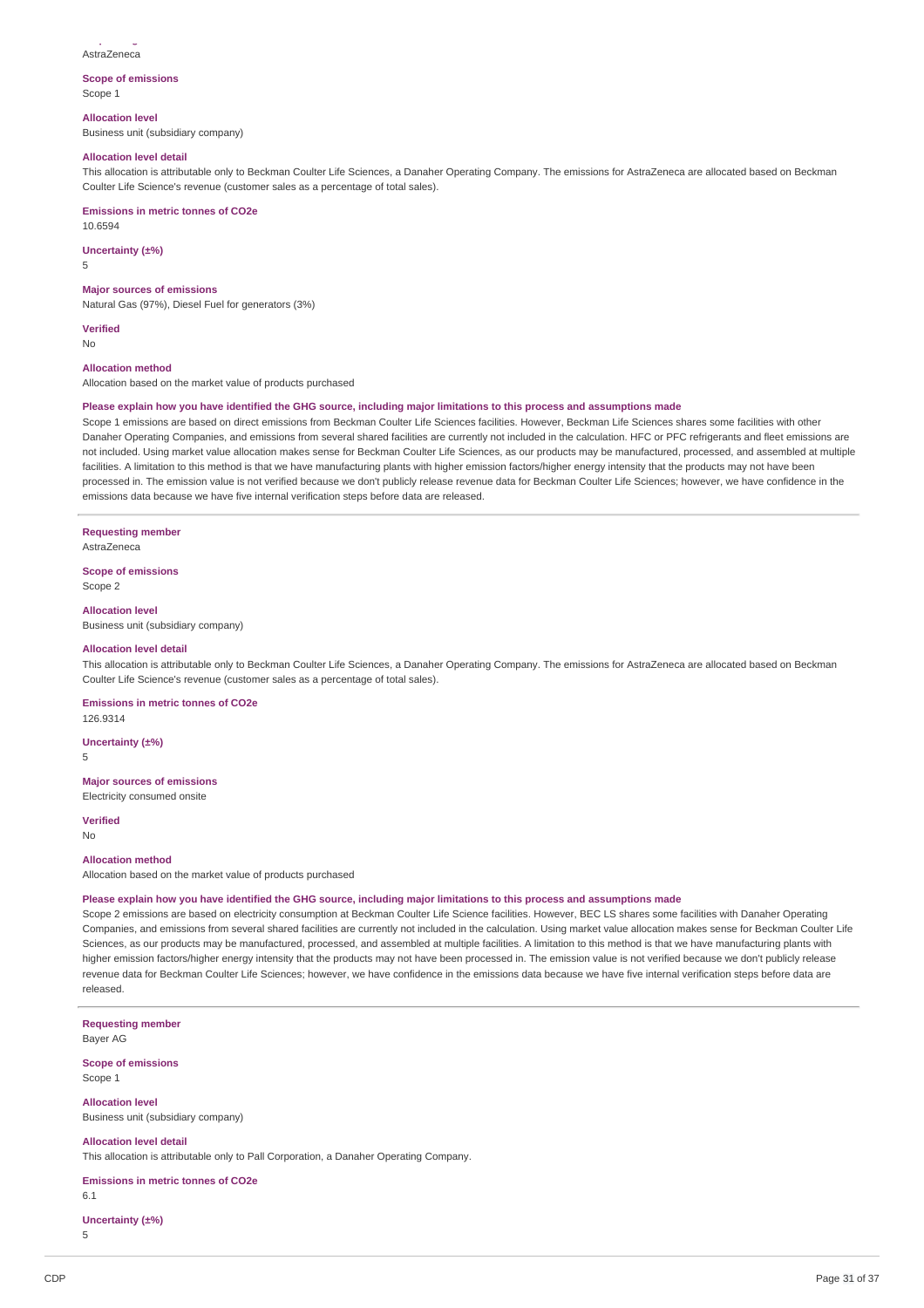#### **Major sources of emissions**

Natural Gas (82%) Leased Vehicles (services, sales, and fleet) - 12.94%

### **Verified**

No

#### **Allocation method**

Allocation based on the market value of products purchased

#### Please explain how you have identified the GHG source, including major limitations to this process and assumptions made

Scope 1 emissions allocated on sales as a % of Pall Corporation combined sales. Scope 1 emissions do not include GHG emissions by HFC or PFC refrigerants. This allocation is based on Pall emissions only. The allocated emission value is not verified because we don't publicly release revenue data for Pall Corporation; however, Pall's Scope 1, 2 and 3 emissions were externally verified. This allocation method makes the most sense for Pall products, since products may be manufactured, processed and assembled at multiple facilities. A limitation to this method is that Pall has manufacturing plants with higher emission factors/higher energy intensity that the products may not have been processed in.

### **Requesting member**

Bayer AG

#### **Scope of emissions** Scope 2

**Allocation level**

Business unit (subsidiary company)

### **Allocation level detail**

This allocation is attributable only to Pall Corporation, a Danaher Operating Company.

#### **Emissions in metric tonnes of CO2e**

12.7

#### **Uncertainty (±%)**

5

### **Major sources of emissions**

ELECTRICITY 99.9%

**Verified** No

#### **Allocation method**

Allocation based on the market value of products purchased

#### Please explain how you have identified the GHG source, including major limitations to this process and assumptions made

Scope 2 emissions allocated on sales as a % of Pall Corporation combined sales. This allocation is based on Pall emissions only. The allocated emission value is not verified because we don't publicly release revenue data for Pall Corporation; however, Pall's Scope 1, 2 and 3 emissions were externally verified. This allocation method makes the most sense for Pall products, since products may be manufactured, processed and assembled at multiple facilities. A limitation to this method is that Pall has manufacturing plants with higher emission factors/higher energy intensity that the products may not have been processed in.

#### **Requesting member**

Bayer AG

#### **Scope of emissions** Scope 3

**Allocation level** Business unit (subsidiary company)

#### **Allocation level detail**

This allocation is attributable only to Pall Corporation, a Danaher Operating Company.

#### **Emissions in metric tonnes of CO2e**

251.9

### **Uncertainty (±%)**

5

### **Major sources of emissions**

Purchased Goods and Services (64%), Capital Goods (12.5%) Upstream Transport (11.5%)

**Verified**

No

#### **Allocation method**

Allocation based on the market value of products purchased

#### Please explain how you have identified the GHG source, including major limitations to this process and assumptions made

Scope 3 emissions allocated on sales as a % of Pall Corporation combined sales. This allocation is based on Pall emissions only. The allocated emission value is not verified because we don't publicly release revenue data for Pall Corporation; however, Pall's Scope 1, 2 and 3 emissions were externally verified. This allocation method makes the most sense for Pall products, since products may be manufactured, processed and assembled at multiple facilities. Limitations to this method are that Bayer may be purchasing Pall products that have not been affected by capital investment or have a smaller proportion of upstream transport.

#### **Requesting member** Bayer AG

### **Scope of emissions** Scope 1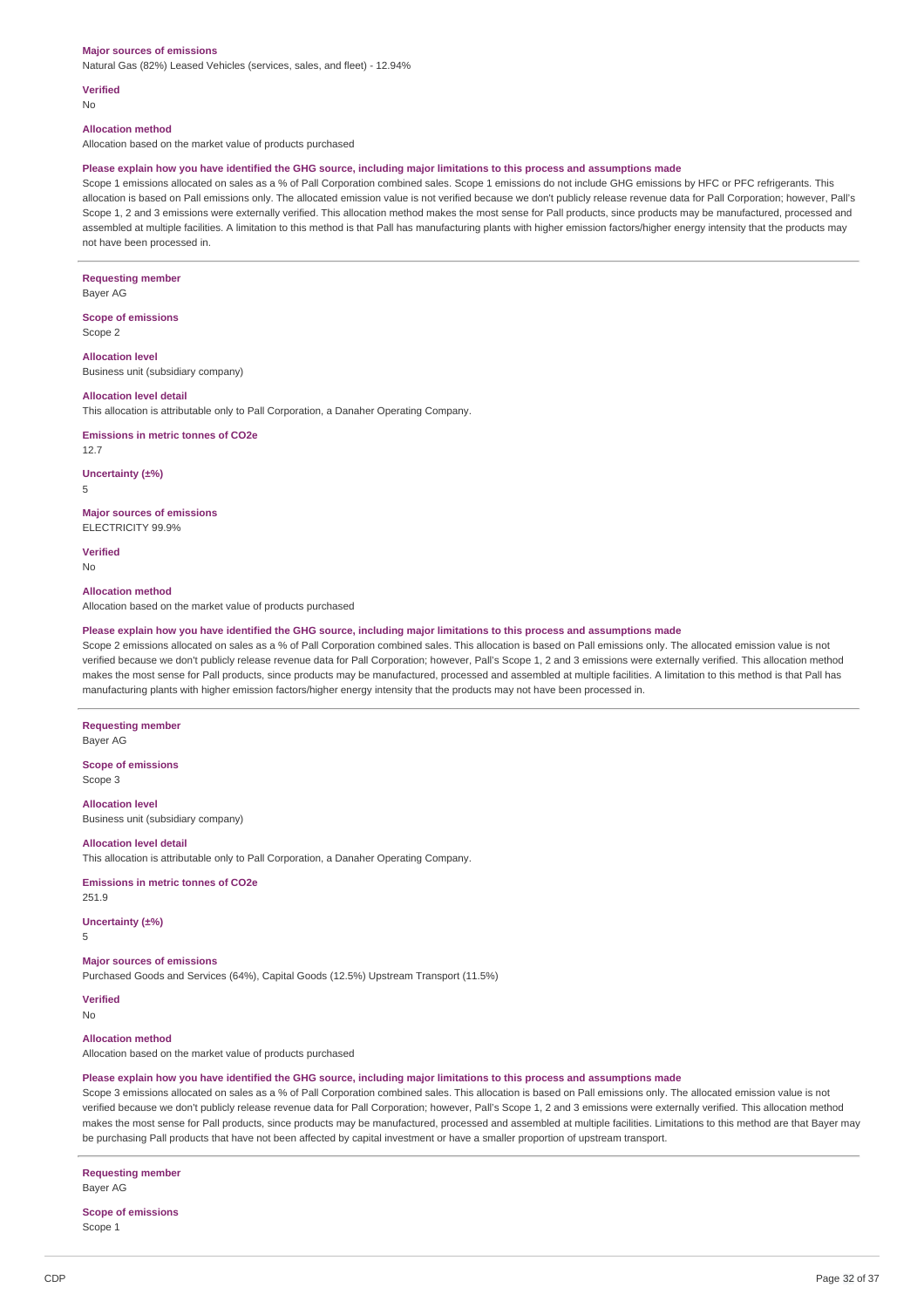#### **Allocation level**

Business unit (subsidiary company)

#### **Allocation level detail**

This allocation is attributable only to Cytiva, a Danaher Operating Company.

**Emissions in metric tonnes of CO2e**

38

**Uncertainty (±%)**

#### **Major sources of emissions** Natural gas combustion

**Verified**

No

### **Allocation method**

Allocation based on the market value of products purchased

#### Please explain how you have identified the GHG source, including major limitations to this process and assumptions made

This allocation is based on Cytiva emissions only. Basis of emission estimates is utility usage records/invoices. Primary limitation is that the invoicing period doesn't always align with the reporting period.

**Requesting member** Bayer AG

**Scope of emissions** Scope 2

**Allocation level** Business unit (subsidiary company)

### **Allocation level detail**

This allocation is attributable only to Cytiva, a Danaher Operating Company.

**Emissions in metric tonnes of CO2e**

157

**Uncertainty (±%)**

#### **Major sources of emissions**

Purchased electricity and district steam, heat, and cooling

**Verified** No

#### **Allocation method**

Allocation based on the market value of products purchased

Please explain how you have identified the GHG source, including major limitations to this process and assumptions made

This allocation is based on Cytiva emissions only. Basis of emission estimates are utility usage records/invoices. Primary limitation is that the invoicing period doesn't always align with the reporting period.

### SC1.2

**(SC1.2) Where published information has been used in completing SC1.1, please provide a reference(s).**

### SC1.3

(SC1.3) What are the challenges in allocating emissions to different customers, and what would help you to overcome these challenges?

| <b>Allocation challenges</b> | Please explain what would help you overcome these challenges |
|------------------------------|--------------------------------------------------------------|
| Please select                |                                                              |

### SC1.4

**(SC1.4) Do you plan to develop your capabilities to allocate emissions to your customers in the future?** Please select

#### SC2.1

(SC2.1) Please propose any mutually beneficial climate-related projects you could collaborate on with specific CDP Supply Chain members.

#### **Requesting member**

AstraZeneca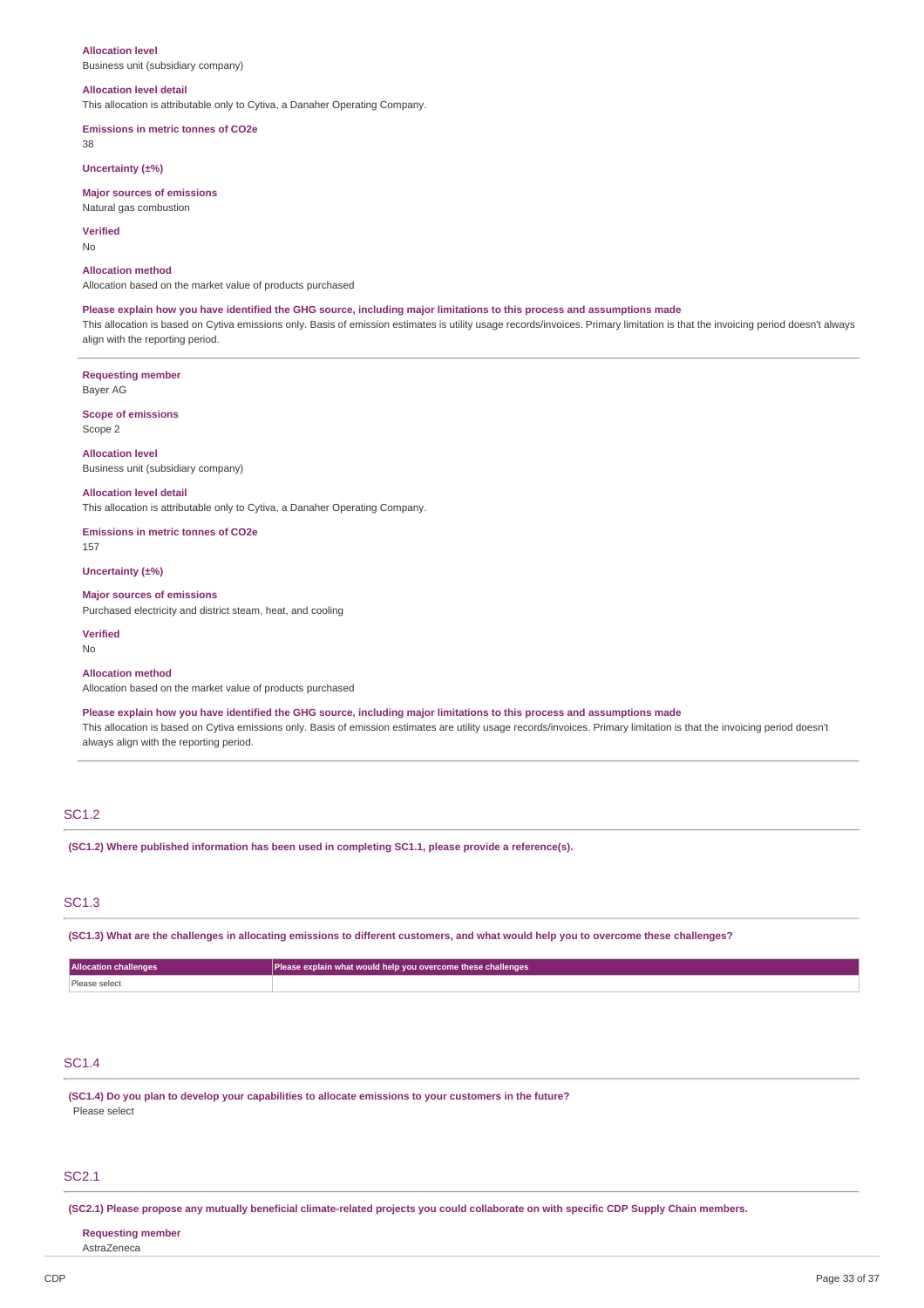#### **Group type of project**

Change to provision of goods and services

### **Type of project**

Reduced packaging weight

#### **Emissions targeted**

Actions that would reduce both our own and our customers' emissions

#### **Estimated timeframe for carbon reductions to be realized**

1-3 years

#### **Estimated lifetime CO2e savings**

0

### **Estimated payback**

1-3 years

#### **Details of proposal**

This project is an example from one of our Operating Companies, Pall Corporation: The specific activity will depend on mutual agreement between AstraZeneca and Pall Corporation. Each Kg of shipped product equals 0.08 kg CO2e, based on Astra Zeneca sales, Pall estimates AstraZeneca shipping emissions to be 12.4 MT of CO2. Working together to reduce the weight of packaging will reduce shipping costs and associated shipping emissions. Emission savings will vary based on product line and weight saved in shipping.

### **Requesting member**

AstraZeneca

#### **Group type of project**

Change to supplier operations

### **Type of project**

Implementation of energy reduction projects

### **Emissions targeted**

Actions that would reduce our own operational emissions (our scope 1 & 2)

### **Estimated timeframe for carbon reductions to be realized**

3-5 years

### **Estimated lifetime CO2e savings**

 $\Omega$ 

#### **Estimated payback**

3-5 years

#### **Details of proposal**

This project is an example from one of our Operating Companies, Pall Corporation: The specific activity will depend on mutual agreement between AstraZeneca and Pall Corporation. Danaher has committed to a 15% reduction in Scope 1 and 2 GHG emissions as percentage of revenue by 2024. Pall expects to meet this emission reduction with both energy efficiencies, technology upgrades and renewable energy investment.

### **Requesting member**

Johnson & Johnson

### **Group type of project**

Change to provision of goods and services

#### **Type of project**

Reduced packaging weight

#### **Emissions targeted**

Actions that would reduce both our own and our customers' emissions

#### **Estimated timeframe for carbon reductions to be realized**

1-3 years

### **Estimated lifetime CO2e savings**

 $\Omega$ 

### **Estimated payback**

1-3 years

### **Details of proposal**

This project is an example from one of our Operating Companies, Pall Corporation: The specific activity will depend on mutual agreement between Johnson & Johnson and Pall Corporation. Each Kg of shipped product equals 0.08 kg CO2e, based on J&J sales, Pall estimates J&J shipping emissions to be 13.8 MT of CO2. Working together to reduce the weight of packaging will reduce shipping costs and associated shipping emissions. Emission savings will vary based on product line and weight saved in shipping.

#### **Requesting member**

Johnson & Johnson

#### **Group type of project** Change to supplier operations

**Type of project** Implementation of energy reduction projects

#### **Emissions targeted**

Actions that would reduce our own operational emissions (our scope 1 & 2)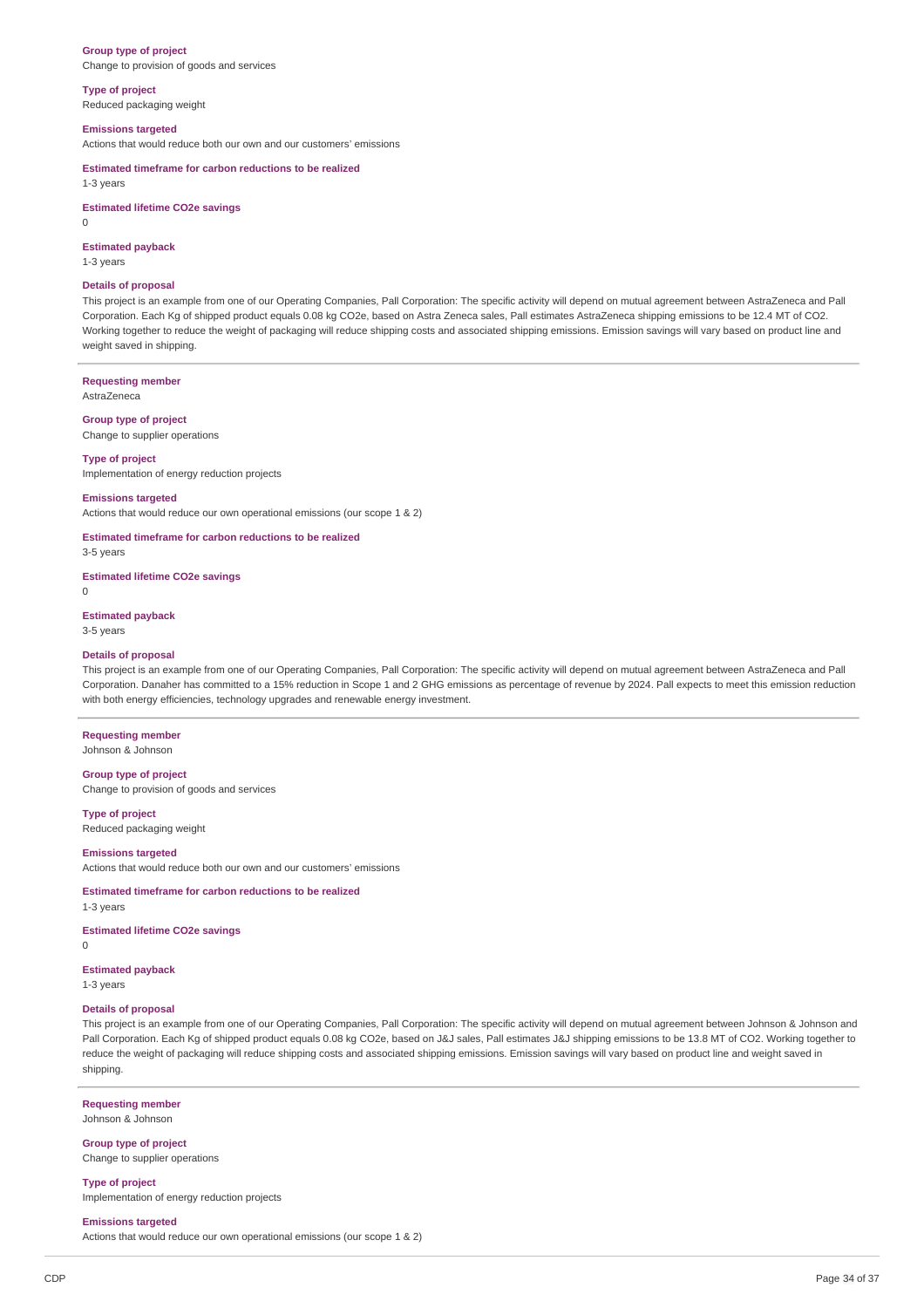#### **Estimated timeframe for carbon reductions to be realized**

3-5 years

 $\theta$ 

### **Estimated lifetime CO2e savings**

**Estimated payback**

3-5 years

#### **Details of proposal**

This project is an example from one of our Operating Companies, Pall Corporation: The specific activity will depend on mutual agreement between Johnson & Johnson and Pall Corporation. Danaher has committed to a 15% reduction in Scope 1 and 2 GHG emissions as a percentage of revenue by 2024. Pall expects to meet this emission reduction with both energy efficiencies, technology upgrades and renewable energy investment.

### **Requesting member**

Bristol-Myers Squibb

#### **Group type of project**

Change to provision of goods and services

#### **Type of project** Reduced packaging weight

## **Emissions targeted**

Actions that would reduce both our own and our customers' emissions

### **Estimated timeframe for carbon reductions to be realized**

1-3 years

### **Estimated lifetime CO2e savings**

 $\Omega$ 

### **Estimated payback**

1-3 years

### **Details of proposal**

This project is an example from one of our Operating Companies, Pall Corporation: The specific activity will depend on mutual agreement between Bristol-Myers Squibb and Pall Corporation. Each Kg of shipped product equals 0.08 kg CO2e, based on BMS sales, Pall estimates BMS shipping emissions to be 13.3 MT of CO2. Working together to reduce the weight of packaging will reduce shipping costs and associated shipping emissions. Emission savings will vary based on product line and weight saved in shipping.

#### **Requesting member**

Bristol-Myers Squibb

## **Group type of project**

Change to supplier operations

### **Type of project**

Implementation of energy reduction projects

#### **Emissions targeted**

Actions that would reduce our own operational emissions (our scope 1 & 2)

**Estimated timeframe for carbon reductions to be realized** 3-5 years

#### **Estimated lifetime CO2e savings**

 $\Omega$ 

### **Estimated payback**

3-5 years

#### **Details of proposal**

This project is an example from one of our Operating Companies, Pall Corporation: The specific activity will depend on mutual agreement between Bristol-Myers Squibb and Pall Corporation. Danaher has committed to a 15% reduction in Scope 1 and 2 GHG emissions as a percentage of revenue by 2024. Pall expects to meet this emission reduction with both energy efficiencies, technology upgrades and renewable energy investment.

#### **Requesting member**

AstraZeneca

### **Group type of project**

Other, please specify (Undertaking life-cycle assessment )

### **Type of project**

Other, please specify (Undertaking life-cycle assessment )

### **Emissions targeted**

Actions that would reduce our own supply chain emissions (our own scope 3)

### **Estimated timeframe for carbon reductions to be realized**

3-5 years

### **Estimated lifetime CO2e savings**

**Estimated payback** Please select

#### **Details of proposal**

This project is an example from one of our Operating Companies, Beckman Coulter Life Sciences: The specific activity will depend on mutual agreement between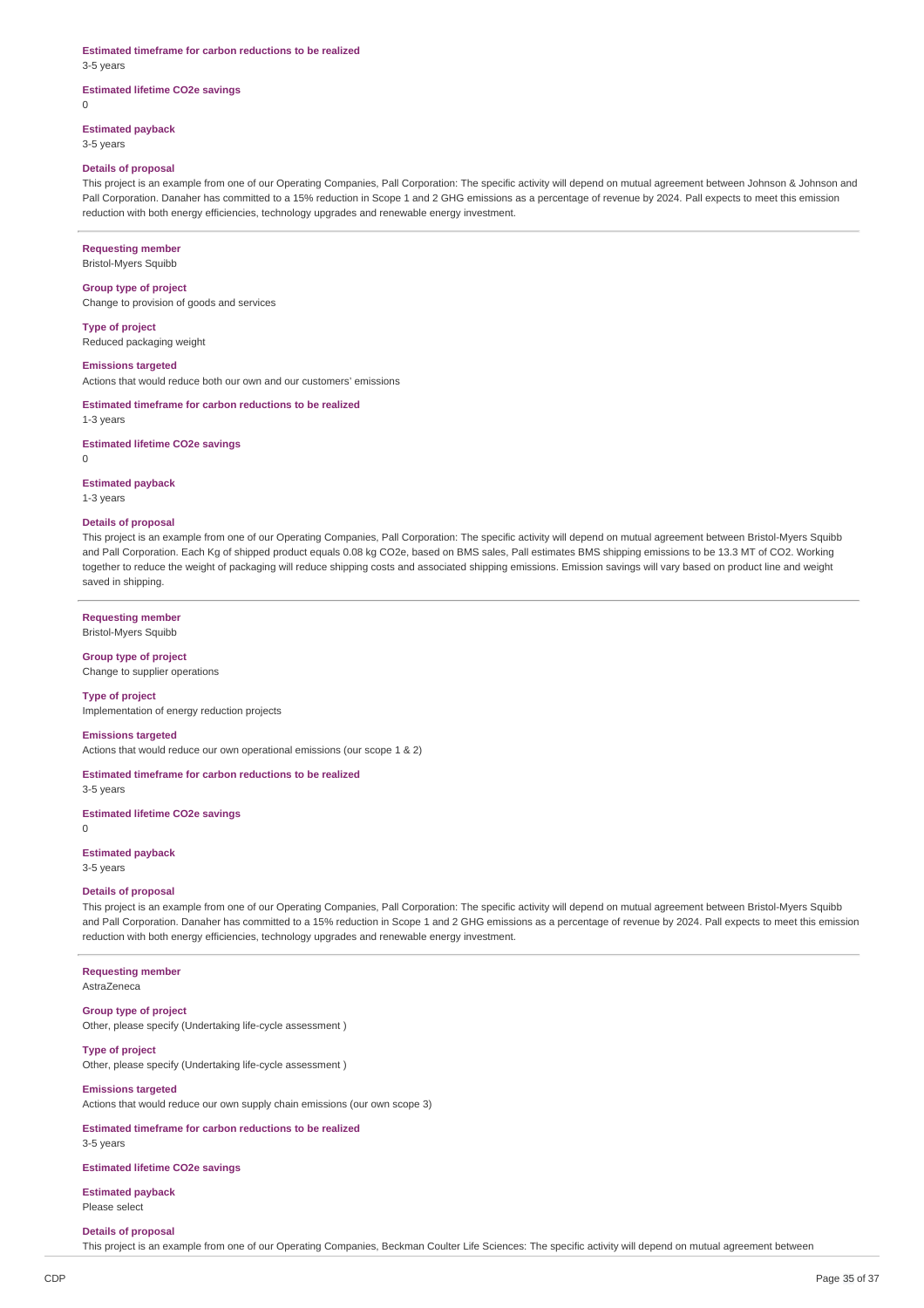AstraZeneca and Beckman Coulter Life Sciences. The project chosen will determine the type of emissions, timeframe, CO2 savings, and payback. One potential project would be to conduct a life cycle assessment on a mutually agreed upon product (or products) to identify alternatives that would lower the emissions associated with that product.

**Requesting member** Bayer AG

#### **Group type of project**

Change to provision of goods and services

#### **Type of project**

Reduced packaging weight

#### **Emissions targeted**

Actions that would reduce both our own and our customers' emissions

**Estimated timeframe for carbon reductions to be realized**

3-5 years

 $\Omega$ 

**Estimated lifetime CO2e savings**

**Estimated payback**

1-3 years

### **Details of proposal**

This project is an example from one of our Operating Companies, Pall Corporation: The specific activity will depend on mutual agreement between Bayer AG and Pall Corporation. Each Kg of shipped product equals 0.08 kg CO2e, based on Bayer sales, Pall estimates Bayer shipping emissions to be 632 Kg of CO2. Working together to reduce the weight of packaging will reduce shipping costs and associated shipping emissions. Emission savings will vary based on product line and weight saved in shipping.

#### **Requesting member**

Bayer AG

#### **Group type of project** New product or service

## **Type of project**

New product or service that reduces customers products / services operational emissions

#### **Emissions targeted**

Actions that would reduce both our own and our customers' emissions

#### **Estimated timeframe for carbon reductions to be realized** 1-3 years

**Estimated lifetime CO2e savings**

#### $\Omega$

**Estimated payback**

## 1-3 years

### **Details of proposal**

This project is an example from one of our Operating Companies, Pall Corporation: The specific activity will depend on mutual agreement between Bayer AG and Pall Corporation. Partnering with recycling vendors such as Terracycle, Pall may be able to reduce scope 3 waste emissions by offering return and recycling schemes.

**Requesting member** Bayer AG

**Group type of project** Change to supplier operations

#### **Type of project** Implementation of energy reduction projects

**Emissions targeted**

Actions that would reduce both our own and our customers' emissions

### **Estimated timeframe for carbon reductions to be realized**

3-5 years **Estimated lifetime CO2e savings**

**Estimated payback** 3-5 years

 $\Omega$ 

### **Details of proposal**

This project is an example from one of our Operating Companies, Pall Corporation: The specific activity will depend on mutual agreement between Bayer AG and Pall Corporation. Danaher has committed to a 15% reduction in Scope 1 and 2 GHG emissions as a percentage of revenue by 2024. Pall expects to meet this emission reduction with both energy efficiencies, technology upgrades and renewable energy investment

SC2.2